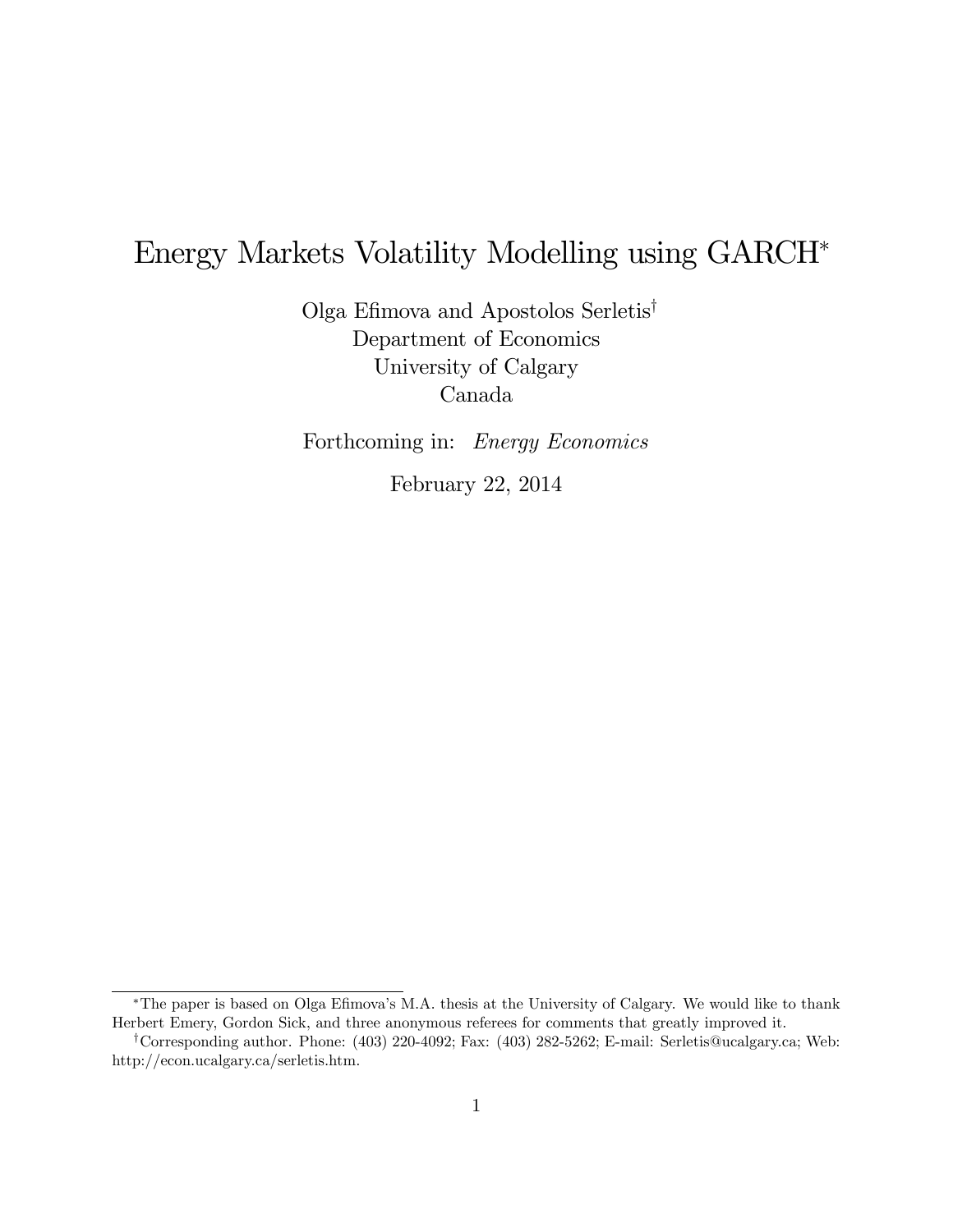#### Abstract:

This paper investigates the empirical properties of oil, natural gas, and electricity price volatilities using a range of univariate and multivariate GARCH models and daily data from wholesale markets in the United States for the period from 2001 to 2013. The key contribution to the literature is the estimation of trivariate BEKK and DCC models that allow us to observe spillovers and interactions among energy markets. We evaluate and compare the performance of univariate and multivariate models with a range of diagnostic and forecast performance tests, and assess forecasting performance and conditional correlation dynamics.

JEL classification: E32, C32.

Keywords: Crude oil, Natural gas, Electricity, Volatility, Trivariate VARMA, GARCHin-Mean model, Asymmetric BEKK model, DCC model.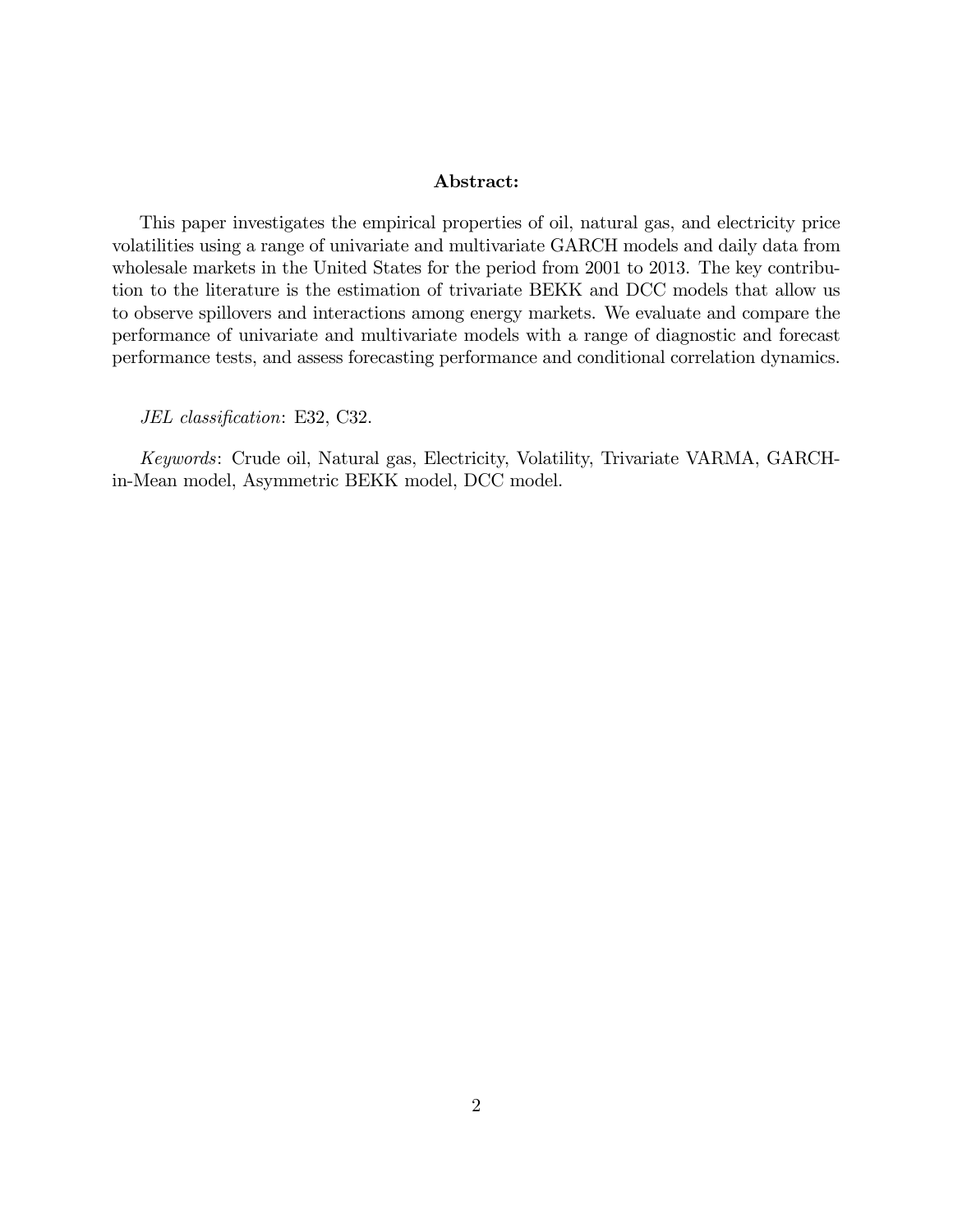# 1 Introduction

Energy markets are taking an increasingly pre-eminent place in the global economy. Energy is not only one of the most important consumer commodities, but also a major input for almost every industry. The U.S. Energy Information Administrationís long-term projections suggest that total energy consumption and energy commodity prices will grow steadily over the next several decades. The price of natural gas, which reached its minimum in 2012, is expected to increase by 60%, the price of electricity by 7%, and the price of crude oil by 62%, reaching \$145 per barrel by  $2035$  — see Energy Information Administration (2012).

Oil, natural gas, and increasingly, electricity, are traded in competitive wholesale markets, which experience dynamics similar to those of financial markets. Prices fluctuate significantly by day and even hour, and periods of relative tranquility are interspersed with those of extreme volatility, which can last for days or weeks and are triggered by supply and demand shocks, or events in other energy markets, derivative markets, and the macroeconomy. Factors like political instability in the oil-producing Middle East region and the expansion of wind electricity generation are likely to keep energy markets volatile into the foreseeable future.

Energy commodity price volatility is of great concern to oil, natural gas and electricity market participants, as well as policymakers. Being able to accurately forecast this volatility carries direct implications for hedging and derivatives trading. Moreover, failing to account for changing volatility (heteroskedasticity in the data) results in biased standard error estimates, invalidating inference and tests of statistical significance.

Since the development of the ARCH and GARCH models by Engle (1982) and Bollerslev (1986), respectively, a significant body of literature has focused on using these to model the volatility of energy commodity prices. The 1990's and early 2000's saw several empirical studies using univariate GARCH models with energy data  $-$  the most notable include Morana (2001) and Lin and Tamvakis (2001). More recently, the standard of practice has shifted towards multivariate GARCH, a class of vector autoregressive models that was first proposed by Bollerslev et. al. (1988) and became much more widely used after the popularization of its simplified BEKK variant, proposed by Engle and Kroner (1995). Despite the explosion of new types of multivariate GARCH models in recent years, including fractionally integrated GARCH [see Baillie *et. al.* (1996)], nonparametric GARCH [see Bühlmann and McNeil (2002), and multiplicative component GARCH [see Engle and Sokalska (2012)], simple models of the GARCH(1,1) type remain very useful because they converge much faster to a local maximum in quasi-maximum likelihood estimation, while delivering very competitive forecasting performance [see Andersen and Bollerslev (1998) and Wang and Wu (2012)].

This paper contributes to the literature on energy price volatility modelling in several ways. First, it fills the gap in univariate GARCH modelling of energy commodity volatility – there have been very few such studies published since 2005. We estimate univariate GARCH models for wholesale oil, natural gas, and electricity prices, using daily U.S. data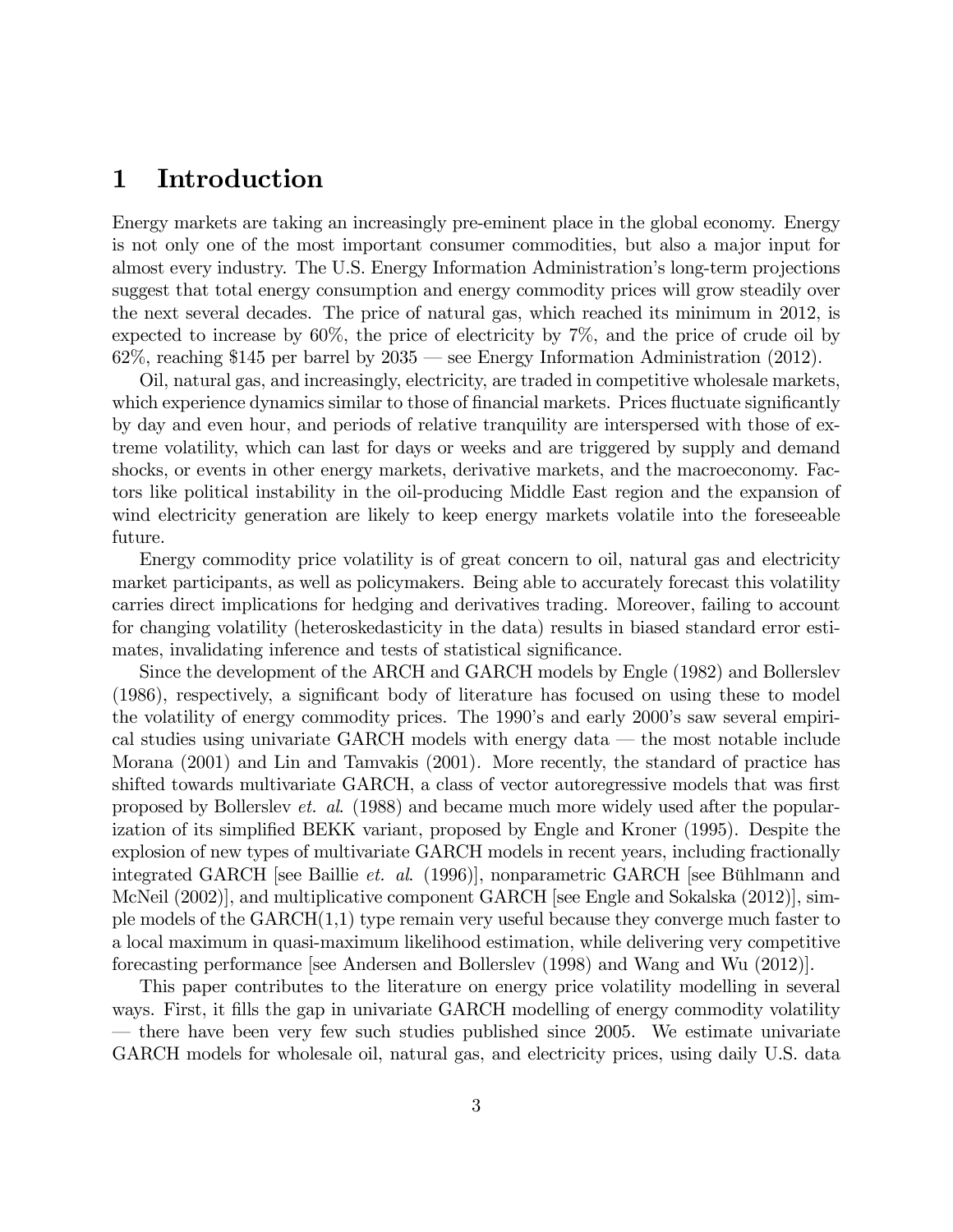that is as recent as April 2013, and present two alternative specifications for each commodity (Section 3). Secondly, we estimate trivariate BEKK and DCC models that explore the interdependence of wholesale oil, natural gas, and electricity market prices and volatilities using recent U.S. data (Section 4). Existing studies have explored the relationships among several electricity markets [see Goto and Karolyi (2004) and Worthington *et al.* (2005)], between oil and natural gas markets [see Ewing et al. (2002) and Serletis and Shahmoradi  $(2006)$ , and between oil markets and financial or macroeconomic indicators [see Lee *et al.*) (1995), Sadorsky (2012), Elder and Serletis (2010), and Rahman and Serletis (2012)], and among separate crude oil markets  $\vert$ Jin *et al.* (2012). However, no study has used multivariate GARCH to model oil, natural gas, and electricity markets as a system, to the best of our knowledge. As an additional contribution to the literature, the use of both univariate and multivariate models over the same data set allows us to compare the performance of these models, including forecasting performance.

# 2 The Data

We use daily crude oil, natural gas, and electricity wholesale price data for the period from January 2, 2001 to April 26, 2013, obtained from the U.S. Energy Information Administration (EIA). Specifically, we use the West Texas Intermediate crude oil price at Cushing, Oklahoma; the wholesale natural gas price at Henry Hub; and an electricity price that is a weighted average of prices at six of the largest wholesale markets (Nepool Mass Hub in New England, PJM West in Pennsylvania, Entergy in Louisiana, Mid Columbia hub, SP15 EZ and SP15 hubs in California, and the ERCOT South hub in Texas). Due to the extremely high degree of correlation among prices at these hubs, averaging hardly attenuates the degree of price volatility in electricity markets. Table 1 presents summary statistics for the log-levels,  $\ln o_t$ ,  $\ln g_t$ ,  $\ln e_t$ , and logarithmic first-differences,  $\Delta \ln o_t$ ,  $\Delta \ln g_t$ , and  $\Delta \ln e_t$  of the three price series. Note that all first-differenced series are scaled up by a factor of 100. Figure 1 shows the log levels of the series and their growth rates.

For several models, we use additional data, including the nationwide natural gas storage inventory  $v_t$  from the EIA, the S&P 500 index data from Yahoo! Finance, and temperature data for California and Texas from the National Climatic Data Center (2012). We originally worked with temperature data for other states (such as, for example, New York), and with regional averages, but found that the former did not have much predictive power in models estimated, and the latter attenuated local extreme temperature events.

Natural gas storage data was converted from weekly into daily frequency in the following way. Assuming a constant rate of inventory change during each week, we calculate the average daily rate of change as  $(v_w - v_{w-1})/5$ , where  $v_w$  represents the observed storage level on Wednesday of week  $w$ , then use this value to fill in the four missing observations in each week. Further, we take a logarithm of each daily inventory level to obtain the  $\ln v_t$  series.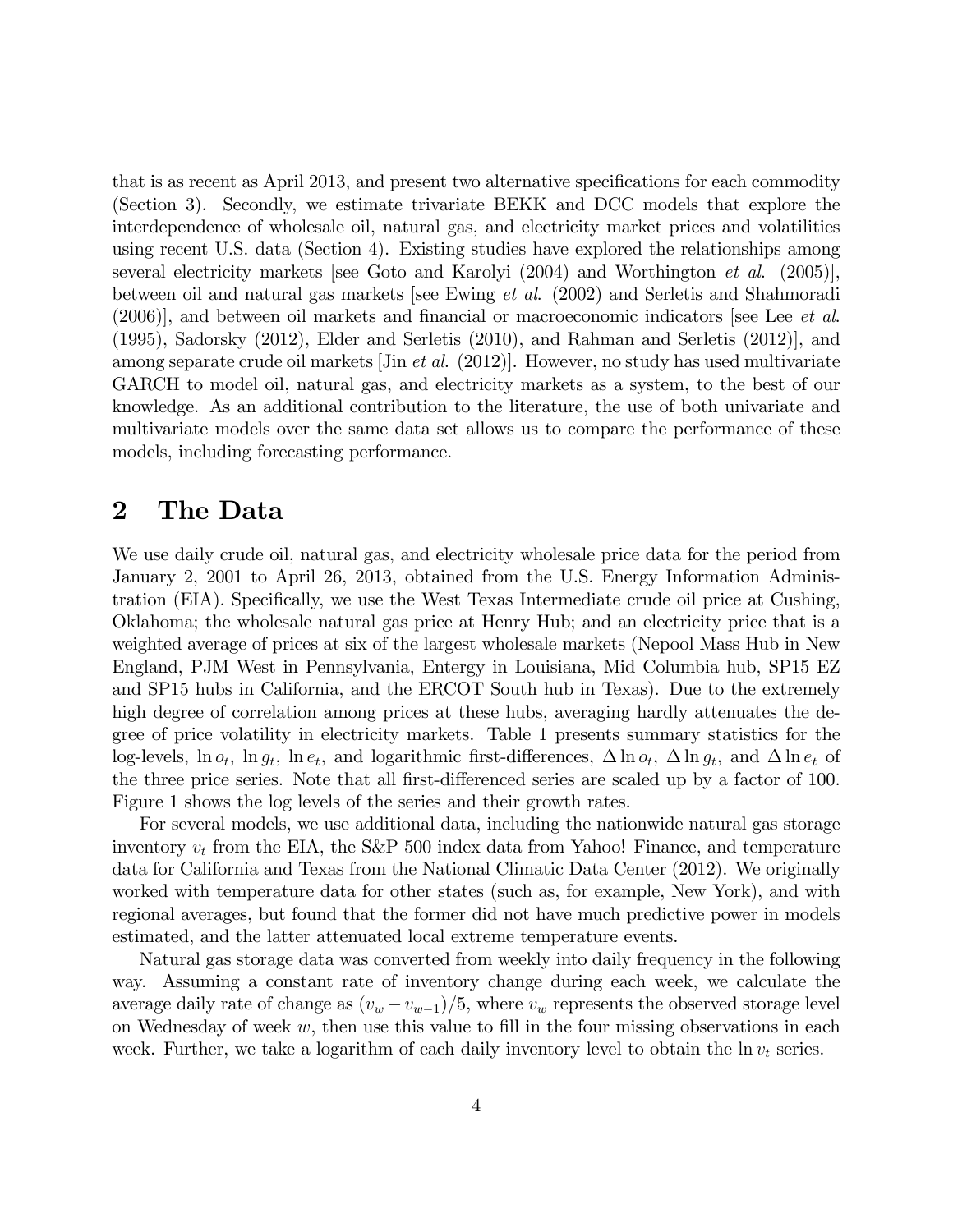Temperature data is transformed into Degree Days  $(DD)$ , a common measure used in the empirical finance literature – see Mu (2007). Total degree days  $(DD)$  is a sum of heating degree days  $(HDD)$  and cooling degree days  $(CDD)$ , as follows

> $DD_t = CDD_t + HDD_t$  $CDD_t = \max(0, T - 65^o F)$  $HDD_t = \max(0, 65^oF - T).$

Panels A and B of Table 2 report the results of unit root and stationarity tests in log levels,  $\ln o_t$ ,  $\ln g_t$ , and  $\ln e_t$ , and logarithmic first differences,  $\Delta \ln o_t$ ,  $\Delta \ln g_t$ , and  $\Delta \ln e_t$ . The Augmented Dickey-Fuller (ADF) test [see Dickey and Fuller (1981)] and the Phillips-Perron (PP) test [see Phillips and Perron (1988)] evaluate the null hypothesis of a unit root against an alternative of stationarity, while the Kwiatkowski *et al.* (1992) tests assume a null hypothesis of stationarity (around a constant for test statistic  $\hat{\eta}_{\mu}$  and around a trend for  $\hat{\eta}_{\tau}$ ) and an alternative of a unit root. Due to the presence of unit roots in the log levels, in what follows we estimate all autoregressive GARCH models using logarithmic first differences. We choose a GARCH (1,1) formulation for all univariate models, because it has been found to yield the best performance compared to other GARCH lag configurations, under the most general conditions [see Hansen and Lunde (2005)].

# 3 Univariate GARCH Modelling

This section presents a range of univariate GARCH models for crude oil, natural gas, and electricity prices. As mentioned earlier, univariate GARCH models have been neglected by academic research in recent years despite their strong performance. Moreover, as we will argue in Section 5, univariate models produce accurate forecasts, converge much faster in maximum likelihood estimation, and allow for the inclusion of a significant number of additional parameters whereas multivariate systems quickly become overparameterized.

### 3.1 Crude Oil

Oil price volatility is of great interest to energy and Önancial market participants, as well as policymakers. In fact, the oil price and its volatility are widely used as leading macroeconomic indicators. At the same time, both are notoriously hard to forecast due to the complexity of the factors affecting outcomes in the oil markets.

In this section, we estimate two  $GARCH(1,1)$  models that differ in their mean equations to model the daily change in the oil price. The Schwarz Information Criterion (SIC) suggests the random walk  $(ARMA(0,0))$  as the optimal specification; therefore, the first mean equation only contains an intercept. The second is augmented with additional regressors -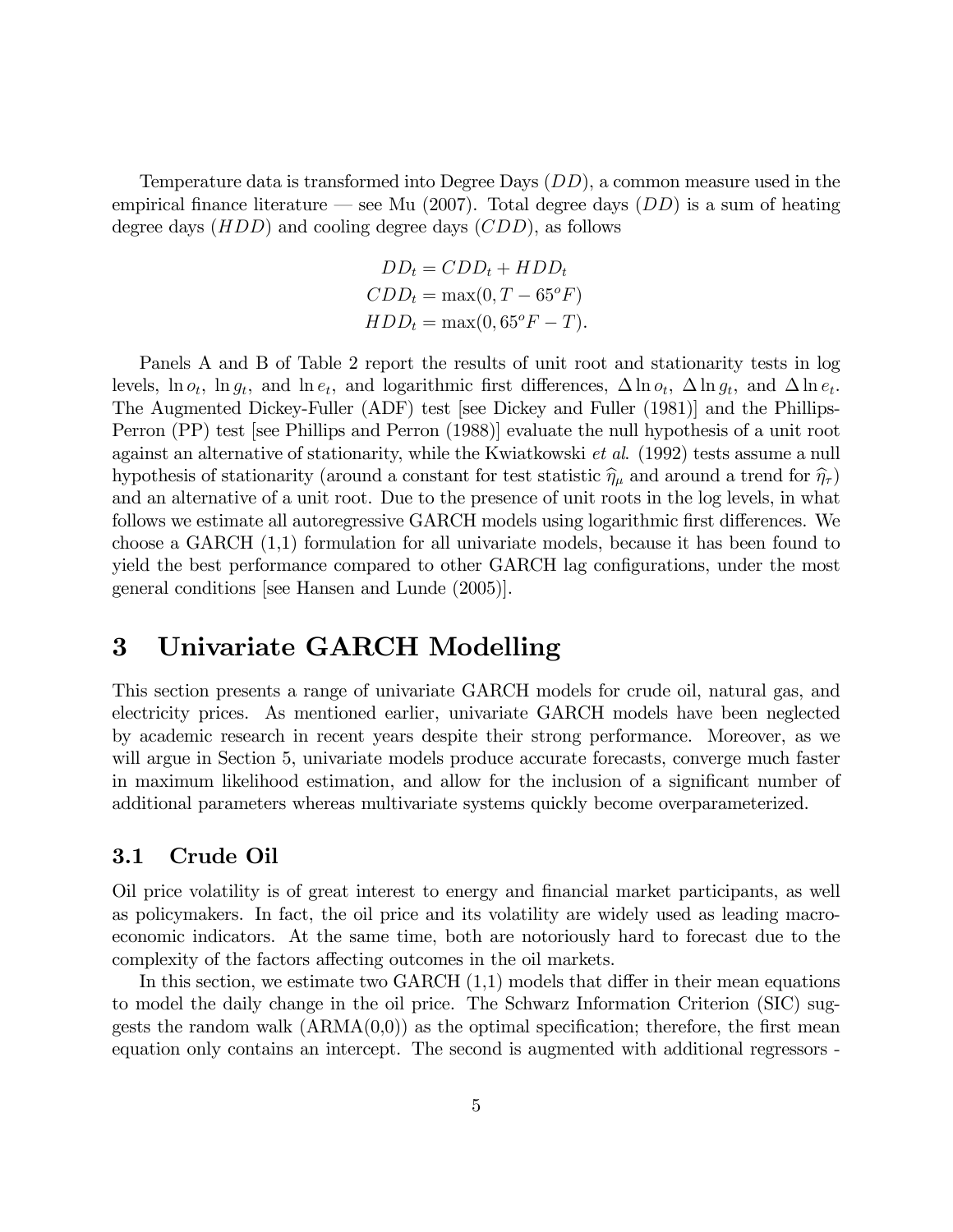a GARCH-in-mean parameter, the daily return rate on the S&P 500 index  $\Delta lnx_t$  (scaled up by a factor of 100), and a set of three seasonal dummy variables  $s_t$ . We found that the latter has more predictive power than monthly dummies or weather-related variables. The two mean equations are represented as

$$
\Delta l n o_t = \alpha + \varepsilon_t \tag{1}
$$

$$
\Delta l_{0t} = \alpha + \beta_3 h_t + \beta_4 \Delta l_{0t} + \sum_{j=1}^4 \beta_{4+j} s_t + \varepsilon_t.
$$
\n(2)

When estimated as Box-Jenkins equations using maximum likelihood methods, both (1) and (2) show strong evidence of heteroskedasticity (this result persists with the exclusion of all observations since the beginning of the Great Recession in 2008). Univariate GARCH corrects for the non-normal error distributions by dynamically adjusting the conditional variances to take account of variations in the magnitude of the error term, allowing us to obtain unbiased standard error estimates and forecast confidence bounds. We use a  $GARCH(1,1)$  specification with an assumed GED error distribution; the latter allows for ìfat tails,î and provides a better Öt to the oil price data than the normal distribution. In addition, we include the GJR asymmetry coefficient of Glosten *et al.* (1993),  $\varepsilon_{t-1}^2 \times I_{\varepsilon < 0}(\varepsilon_{t-1})$ , which captures the disproportionate response of a commodity's variance to unexpected price decreases. The resulting variance equation is

$$
h_t = c_0 + a_1 \varepsilon_{t-1}^2 + b_1 h_{t-1} + d_1 \varepsilon_{t-1}^2 I_{\varepsilon < 0}(\varepsilon_{t-1}).\tag{3}
$$

The empirical estimates for both models, equations (1) and (3), and equations (2) and (3), are presented in panels A and B of Table 3. The positive intercept in both models indicates an upward trend in crude oil prices. The most striking feature in the extended model is the powerful effect of the contemporaneous return on the S&P 500 index on the proportional change in the oil price  $\sim a$  10% increase in the S&P index is associated with a  $1.2\%$  increase in the oil price. On the other hand, seasonal and GARCH-in-Mean effects are not significant.

The variance equation estimates underscore the high persistence of oil price volatility with a very high "GARCH" coefficient on  $h_{t-1}$  (0.92 in both models), and very low "ARCH" coefficients on  $\varepsilon_{t-1}^2$  (0.02 in both models). This is a common finding in the literature on oil price volatility. There is also a significant asymmetric effect: negative residuals (representing unexpected declines in the oil price) are associated with 7% lower variance than positive residuals of equal magnitude. Finally, the shape parameter estimate of 1.4 confirms the fat-tailed shape of the residual distribution.

Panel C of Table 3 reports the log-likelihood values and diagnostic test statistics for the standardized residuals

$$
\hat{\varepsilon}_t = \frac{\varepsilon_t}{\sqrt{h_t}}
$$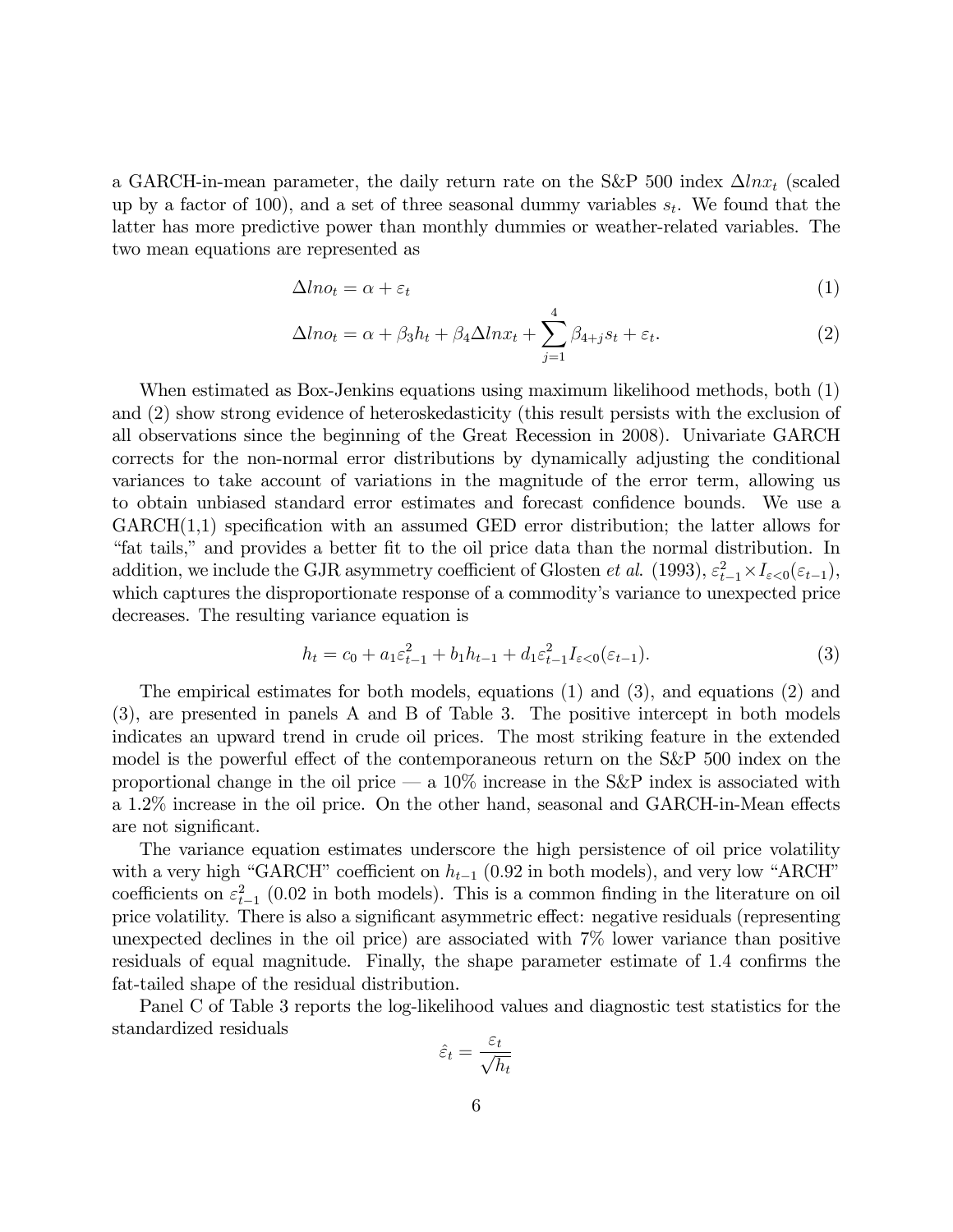including descriptive statistics, the Jarque-Bera statistic, the Ljung-Box Q test for residual autocorrelation, and the McLeod-Li  $Q^2$  test for squared residual autocorrelation. Both tests assume the null hypothesis that the data are independently distributed, and an alternative hypothesis of autocorrelation.  $Q$  and  $Q^2$  statistics are reported for 30 lags, with p-values in parentheses. Ljung-Box and McLeod-Li tests pass at conventional significance levels, so there is no significant evidence of autocorrelation in the levels or squares of the standardized residuals. We also created histogram and Gaussian kernel estimator plots (not reported here), which showed approximately normal distributions for  $\hat{\varepsilon}_t$ .

### 3.2 Univariate Models of Natural Gas Prices

Volatility modelling of natural gas prices receives almost as much attention as that of oil prices, primarily because being able to construct accurate forecasts has tremendous implications for hedging and derivatives trading in financial markets. At the same time, the natural gas market is influenced in a much larger extent by fundamental factors, such as predictable fluctuations in demand driven by weather variables, storage and transportation conditions, and seasonal production and consumption patterns, which make it much easier to construct models with significant predictive power. A third of natural gas in the United States is delivered to residential and commercial consumers (32:4%); 31:2% is used to generate electricity; and  $27.8\%$  is used in industrial sectors — see Energy Information Administration (2012).

Like in the previous section, we estimate two univariate  $\text{GARCH}(1,1)$  models of natural gas prices and volatility, which differ only in the mean equations. Model  $(1)$  uses a baseline random walk mean equation (chosen by the SIC criterion) with no additional variables. Model (2) employs a mean equation augmented with: weekday and seasonal dummy variables  $w_t$  and  $s_t$ , respectively; nationwide storage inventory  $\ln v_t$ ; its interactions with seasonal dummies  $\ln v_t \times s_t$ ; and temperature in degree days for California and Texas  $d_{ct}$  and  $d_{xt}$  (see Section 2 for a discussion on these). The inclusion of interaction terms is motivated by a very clear seasonal pattern in natural gas storage inventories, which are built up during the summer season of off-shore drilling, and depleted during the winter. The two mean equations are presented below

$$
\Delta \ln g_t = \alpha + \varepsilon_t \tag{4}
$$

$$
\Delta lng_t = \alpha + \beta_1 ln \, v_t + \beta_2 d_{ct} + \beta_3 d_{xt} +
$$

$$
\sum_{i=1}^{4} \beta_{3+i} w_t + \sum_{j=1}^{3} \beta_{7+j} s_t + \sum_{k=1}^{3} \beta_{10+k} s_t \times \ln v_t + \varepsilon_t.
$$
 (5)

The  $\Delta$ lng<sub>t</sub> series displays strong evidence of heteroskedasticity, motivating the use of a  $GARCH(1,1)$  variance equation. In fitting a  $GARCH$  model, we found that the normal error distribution assumption yields the best Öt to natural gas price data. Also, in contrast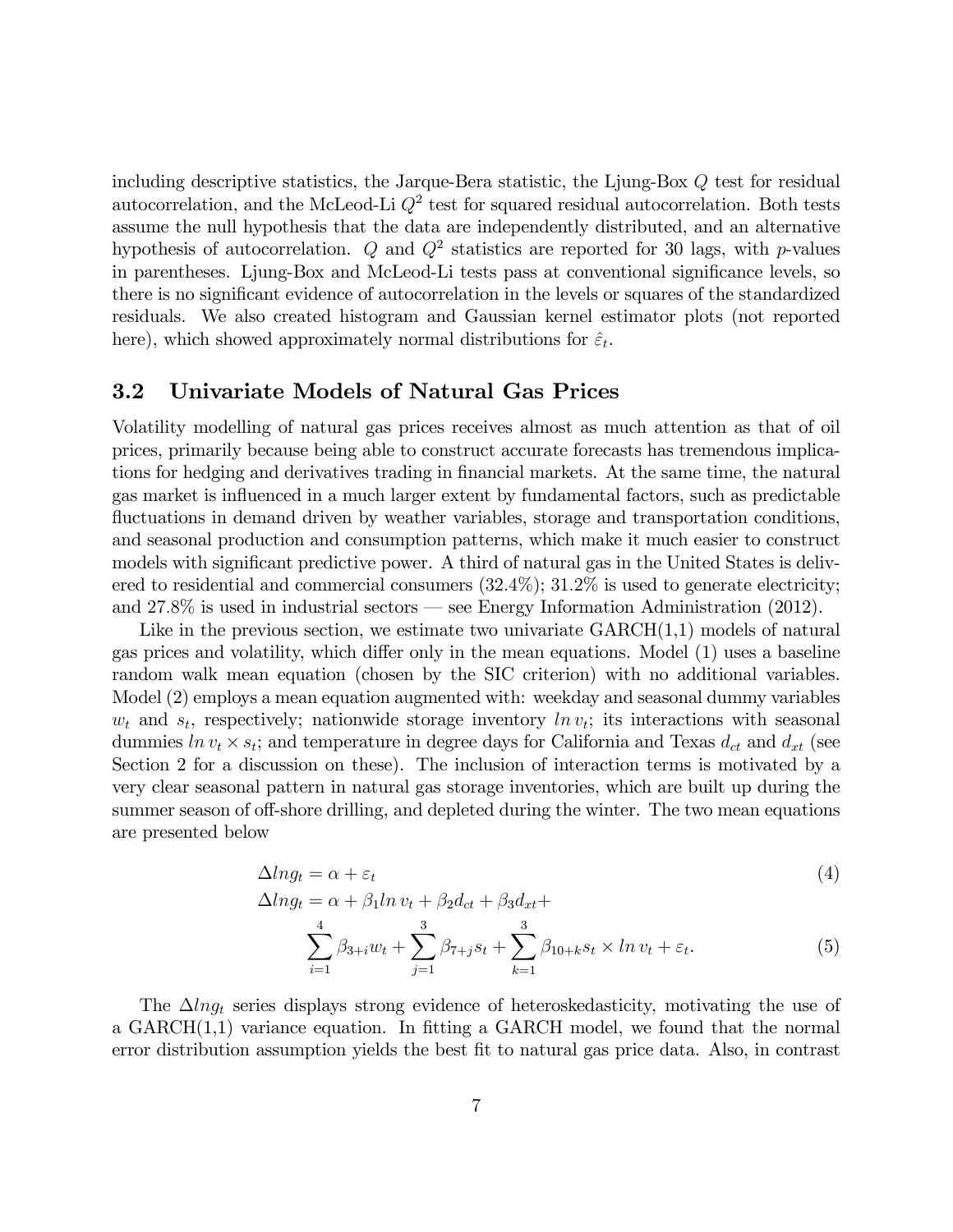to univariate oil price GARCH models, we do not include any asymmetry coefficient after finding small and insignificant estimates. The result in the "classic"  $GARCH(1,1)$  variance specification

$$
h_t = c_0 + a_1 \varepsilon_{t-1}^2 + b_1 h_{t-1}.
$$
\n<sup>(6)</sup>

Empirical estimates for equations (4) and (6), and (5) and (6), are presented in Table 4, in the same fashion as those for crude oil in Table 3. The extended mean equation reveals distinct weekly and seasonal fluctuations in the natural gas price (pairs of seasonal variables and corresponding season-storage interaction terms are jointly significant). Specifically, the price tends to increase from Monday until Thursday, and then decrease on Friday. This effect might be caused by higher industrial demand for natural gas and electricity during weekdays. The price is higher in the winter and summer than in the transition seasons. The effect of the nation-wide storage inventory on the price is large and significant in the spring, when inventories are at the lowest level (a 10% increase in the inventory level is associated with a  $5.3\%$  increase in price). In other seasons, the inventory effect is insignificant, likely indicating an abundant and readily available short-term supply. DD measures of temperature in California and Texas have small but significant effects on the natural gas price, with opposite signs. This possibly reflects significant differences in electricity fuel mix of the two states, and seasonal interactions between hot-weather months and renewable electricity supply in California. California's electricity generation fuel mix currently includes  $20\%$  hydro and 20% other renewable sources, both of which are more productive in the spring/summer season (U.S. Department of Energy, 2012).

Estimates of the variance equation coefficients are reported in panel B of Table 4. These indicate that volatility in the natural gas market is less persistent than that in the crude oil market, with  $\varepsilon_{t-1}^2$  and  $h_{t-1}$  coefficients of 0.2 and 0.8, respectively. Volatility is estimated to be slightly less persistent in the model which includes the extended mean equation, indicating that the extended model, (5) and (6), is successful in capturing a larger set of relevant information from the error term than the baseline model, (4) and (6).

Finally, panel C of Table 4 presents the log-likelihood values for models (1) and (2), as well a range of statistics and diagnostic tests applied to the standardized residuals  $\hat{\varepsilon}_t$ . The Ljung-Box test for residual autocorrelation does not pass at conventional significance levels; however, after creating a plot of autocorrelations at each lag length, we found that only a few of the autocorrelations exceeded  $5\%$ , indicating likely spurious effects. Overall, the diagnostic tests indicate that both GARCH models are correctly specified.

#### 3.3 Univariate Models of Electricity Prices

Wholesale electricity is much more vulnerable to extreme price events than other energy commodities, because of its nonstorability, high transportation costs caused by physical losses and transmission constraints, and highly inelastic demand. In addition, electricity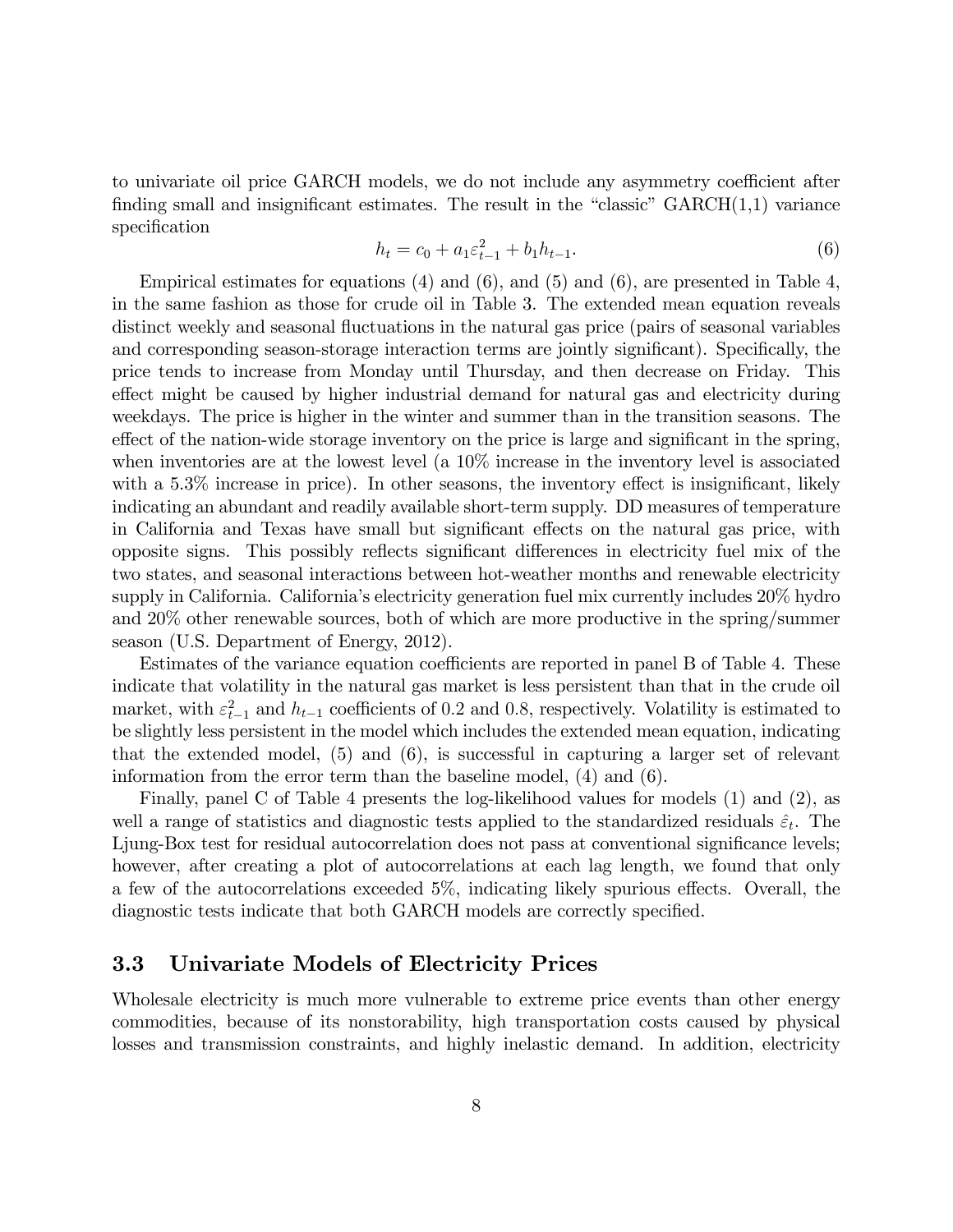supply is also inelastic at high output levels. Every region's generation capacity is composed of a unique mix of technologies, which differ by marginal cost and by their ability to quickly change the level of output, and are alternately used for baseload, mid-peak and on-peak electricity supply. At times of abnormally high demand or restricted supply, a region's generators may be pushed to full capacity, bringing high-cost "peaker" natural gas turbines online, and resulting in periods of extreme price volatility marked by dramatic and frequent price spikes. Electricity price volatility is, therefore, possibly the best candidate for GARCH modelling.

Following the pattern established in the previous two subsections, we construct two GARCH models, starting with a baseline  $ARMA(2,1)-GARCH(1,1)$  framework for the first model

$$
\Delta lne_t = \alpha + \beta_1 \Delta lne_{t-1} + \beta_2 \Delta lne_{t-2} + \beta_3 \varepsilon_{t-1} + \varepsilon_t.
$$
\n<sup>(7)</sup>

We then augment equation (7) with additional variables to construct the second model. We include weekday and seasonal dummy variables, and temperature in degree days for California and Texas,  $d_{ct}$  and  $d_{xt}$ , as additional variables. The number of AR and MA lags was selected using SIC. The mean equation of the expanded model is

$$
\Delta lne_t = \alpha + \beta_1 \Delta lne_{t-1} + \beta_2 \Delta lne_{t-2} + \beta_3 \varepsilon_{t-1} + \beta_4 d_{ct} + \beta_5 d_{xt} + \sum_{i=1}^4 \beta_{5+i} w_t + \sum_{j=1}^3 \beta_{9+j} s_t + \varepsilon_t.
$$
\n
$$
(8)
$$

The variance equation for each model is a "classic"  $GARCH(1,1)$  equation identical to the one used for the natural gas models

$$
h_t = c_0 + a_1 \varepsilon_{t-1}^2 + b_1 h_{t-1}.
$$
\n(9)

Empirical estimates for GARCH models formed by equations (7) and (9), and (8) and  $(9)$  are reported in Table 5. AR and MA coefficients indicate that changes in the electricity price reverse direction with a high frequency. Although seasonal effects are insignificant, the temperature effects for California and Texas mirror those estimated in the natural gas models. A  $1^oF$  increase in temperature above, or a decrease below, the optimal temperature of  $65^{\circ}F$ , is associated with a 2.2% electricity price increase in Texas, and a 2.5% decrease in California (both effects are highly significant). Variance equation estimates indicate that electricity price volatility is somewhat more "spiky" than that of natural gas prices, with  $\varepsilon_{t-1}^2$  and  $h_{t-1}$  estimates of 0.23 and 0.77, respectively.

Panel C of Table 5 reports the log-likelihood values and a range of diagnostic statistics and tests applied to the standardized residuals  $\hat{\varepsilon}_t$ . The descriptive statistics for  $\hat{\varepsilon}_t$  reveal a distribution that is very close to normal. The only issue is kurtosis, which is reduced with the inclusion of additional variables in model (8) and (9). The Ljung-Box and McLeod-Li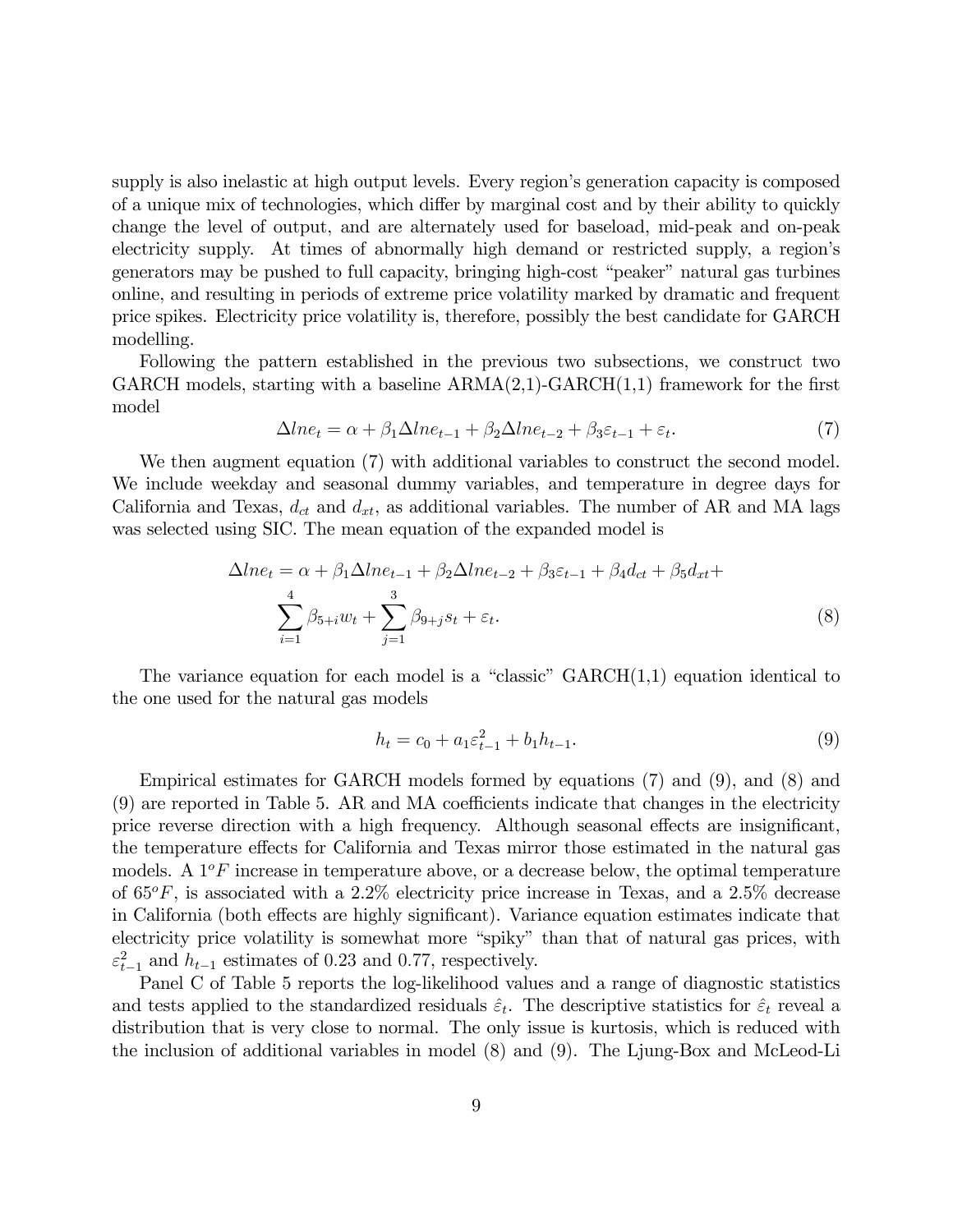tests do not pass at conventional significance levels; however, after creating correlation plots for 30- and 100-lag horizons, we found no significant correlations at any lag. We conclude that both models, (7) and (9), and (8) and (9), adequately control for heteroskedasticity in the data, with model (8) and (9) delivering slightly better performance.

# 4 Multivariate GARCH Modelling

First proposed by Bollerslev et al. (1988), multivariate GARCH (MGARCH) models are becoming standard in finance and energy economics. Combined with a vector autoregressive (VAR) or vector error-correction (VEC) model for the mean equation, they allow for rich dynamics in the variance-covariance structure of series, making it possible to model spillovers in both the values and the conditional variances of series under study.

In this section we estimate two trivariate models: a BEKK model of Engle and Kroner (1995) and a Dynamic Conditional Correlation (DCC) model of Engle (2002). BEKK is a more general specification, while the DCC is less computationally demanding and enables time-varying correlations among series with only two additional parameters. MGARCH is a valuable approach in our case because volatility spillovers are expected among oil, natural gas and electricity markets: not only are the three substitutes in consumption, but also, natural gas and oil are both used as inputs in electricity generation (mid-peak and on-peak, respectively); and natural gas and oil are complements in production. The chosen specifications allow us to model the transmission of price volatility from one energy commodity to another, and estimate the effects of volatility in any of the three markets on the price of each commodity.

### 4.1 Model Specification

The BEKK and DCC models estimated in this section share the same trivariate vector autoregressive moving average VARMA  $(1,1)$  specification, with logarithms of oil, gas and electricity prices forming the dependent variables. We include the daily return in the S&P 500 index  $\Delta \ln x_t$  (scaled up by a factor of 100), and a GARCH-in-mean term  $\sqrt{h_t}$ :

$$
\mathbf{z}_{t} = \phi + \mathbf{\Gamma} \mathbf{z}_{t-1} + \mathbf{\Psi} \sqrt{\mathbf{h}_{t}} + \mathbf{\Theta} \boldsymbol{\epsilon}_{t-1} + \gamma \Delta \ln x_{t} + \boldsymbol{\epsilon}_{t} \tag{10}
$$
\n
$$
\boldsymbol{\epsilon}_{t} \mid \Omega_{t-1} \sim (\mathbf{0}, \mathbf{H}_{t})
$$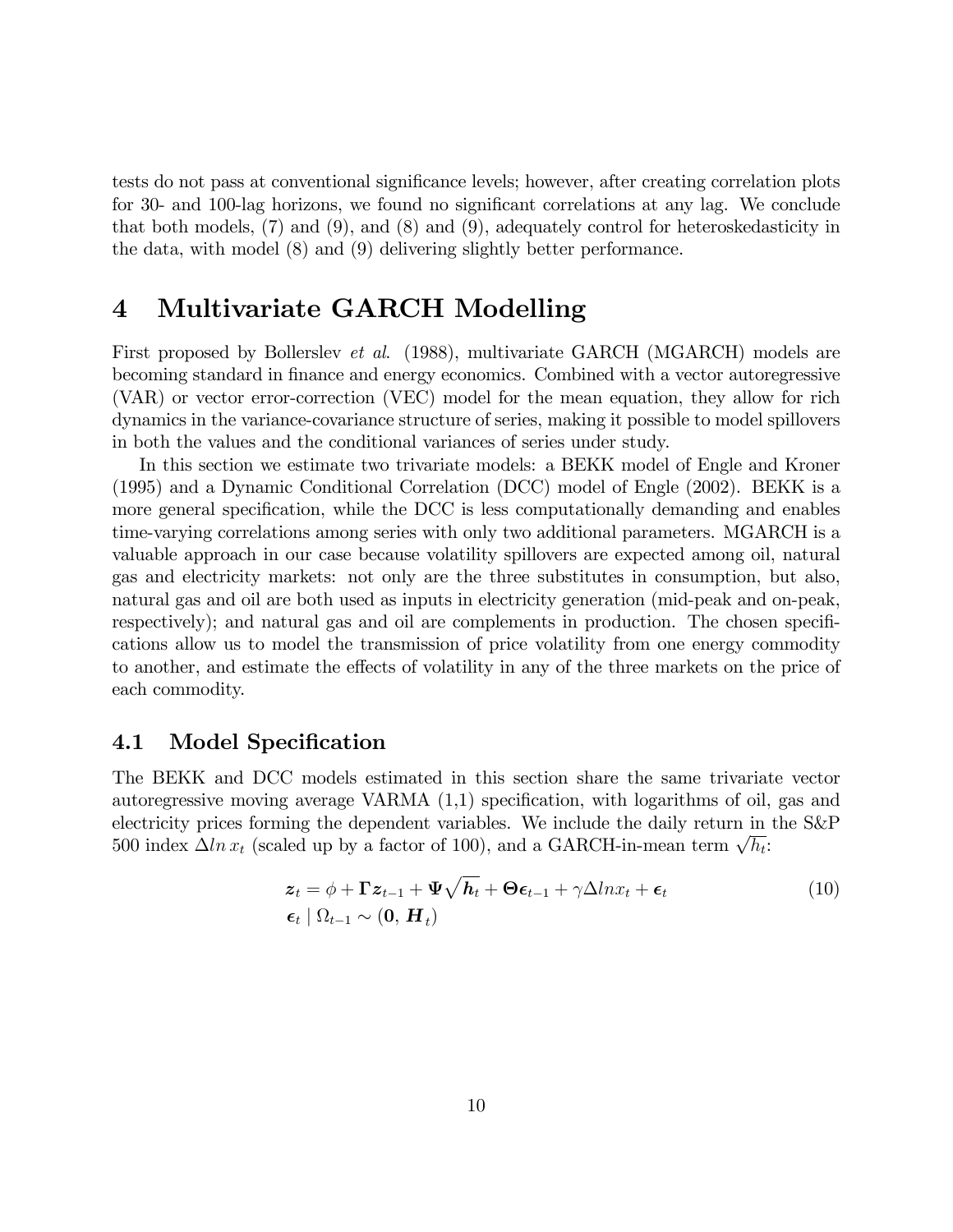where  $\Omega_{t-1}$  is the information set available in period  $t-1$ , and

$$
\mathbf{z}_{t} = \begin{bmatrix} ln o_{t} \\ ln g_{t} \\ ln e_{t} \end{bmatrix}; \quad \mathbf{\Gamma} = \begin{bmatrix} \gamma_{11}^{i} & \gamma_{12}^{i} & \gamma_{13}^{i} \\ \gamma_{21}^{i} & \gamma_{22}^{i} & \gamma_{23}^{i} \\ \gamma_{31}^{i} & \gamma_{32}^{i} & \gamma_{33}^{i} \end{bmatrix};
$$

$$
\sqrt{\mathbf{h}_{t}} = \begin{bmatrix} \sqrt{h_{11,t}} & 0 & 0 \\ 0 & \sqrt{h_{22,t}} & 0 \\ 0 & 0 & \sqrt{h_{33,t}} \end{bmatrix}; \quad \mathbf{\Psi} = \begin{bmatrix} \psi_{11} & \psi_{12} & \psi_{13} \\ \psi_{21} & \psi_{22} & \psi_{23} \\ \psi_{31} & \psi_{32} & \psi_{33} \end{bmatrix};
$$

$$
\Theta = \begin{bmatrix} \theta_{11}^{i} & \theta_{12}^{i} & \theta_{13}^{i} \\ \theta_{21}^{i} & \theta_{22}^{i} & \theta_{23}^{i} \\ \theta_{31}^{i} & \theta_{32}^{i} & \theta_{33}^{i} \end{bmatrix}; \quad \gamma = \begin{bmatrix} \gamma_{1} \\ \gamma_{2} \\ \gamma_{3} \end{bmatrix}.
$$

Normally, the presence of unit roots would suggest logarithmic first differences as the correct data representation in our model. However, we find evidence of cointegration among the three energy commodity prices, as can be seen in panels B and C of Table 2 where we present Engle and Granger (1987) and Johansen (1988) cointegration tests. A system of I(1) variables is cointegrated if there exists a linear combination of them that is stationary or I(0)  $\sim$  see Lütkepohl (2004). In a VAR or VARMA framework, cointegration encourages both maximum likelihood and OLS estimation methods to select parameters that correspond to this stationary combination, since parameters that eliminate the trends are always associated with the smallest deviations of actual observations from their predicted values. This result was formally proven by Davidson and MacKinnon (1993), who also showed that a VAR with cointegrated series produces estimates that are not only consistent, but superconsistent (converge to their true values faster than normal).

VEC models are often used with cointegrated series because they allow for an explicit analysis of cointegrating relations. However, a VAR in levels is sufficient if the latter are not the focus of study, as in our case. In fact, VAR and VEC are equivalent, as demonstrated by Lütkepohl (2004). A VAR system of order p,  $(VAR(p))$  in general form can be expressed as

$$
\boldsymbol{z}_t = \mathbf{A}_1 \boldsymbol{z}_{t-1} + \ldots + \mathbf{A}_p \boldsymbol{z}_{t-p} + \boldsymbol{\epsilon}_t \tag{11}
$$

where  $z_t$  and  $\epsilon_t$  are *n*-dimensional vectors, and  $\mathbf{A}_k$  ( $1 \leq k \leq p$ ) are parameter matrices. A VEC can be obtained from the above equation by subtracting  $z_{t-1}$  from both sides and rearranging the terms

$$
\mathbf{z}_{t} - \mathbf{z}_{t-1} = \mathbf{A}_{1}\mathbf{z}_{t-1} - \mathbf{z}_{t-1} + \mathbf{A}_{2}\mathbf{z}_{t-2} + \dots + \mathbf{A}_{p}\mathbf{z}_{t-p} + \boldsymbol{\epsilon}_{t}
$$
  
\n
$$
\Delta \mathbf{z}_{t} = \boldsymbol{\Pi} \mathbf{z}_{t-1} + \boldsymbol{\Gamma}_{1} \Delta \mathbf{z}_{t-1} + \dots + \boldsymbol{\Gamma}_{p-1} \Delta \mathbf{z}_{t-p+1} + \boldsymbol{\epsilon}_{t}
$$
\n(12)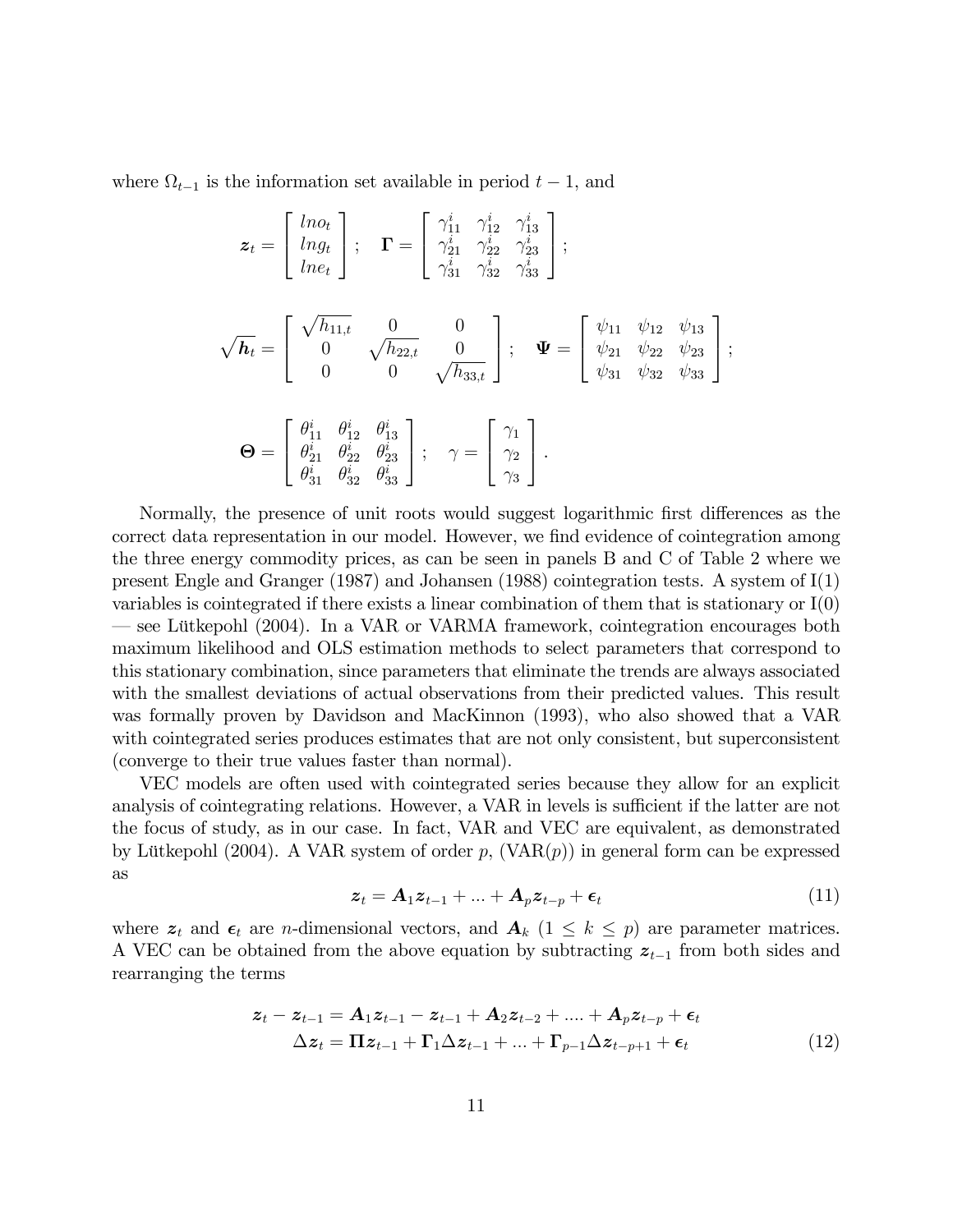where  $\Pi = -(I_n-A_1-...-A_p), \Gamma_i = -(A_{i+1}+...+A_p)$  for  $i=1,...,p-1$ , and  $I_n$  is an *n*-dimensioned identity matrix  $\sim$  see Lütkepohl (2004).

We test for cointegration using the maximum likelihood method, developed independently by Johansen (1988) and Stock and Watson (1988). The method attempts to detect the implied restrictions on an otherwise unrestricted VAR involving the series in question. An implied restriction suggests that there exists a VEC model that is equivalent to the VAR, something that can only happen in an integrated system. The trace version of the test evaluates the null hypothesis of r or fewer linearly independent cointegrating vectors. The eigenvalue version tests the null of exactly  $r$  cointegrating vectors. In our case, the trace test suggests a cointegration order of no more than two, and the eigenvalue test suggests an order of one (see panel C of Table 2). We conclude that the series are cointegrated, which motivates us to use the VARMA in log-levels formulation for multivariate GARCH models in this section.

Our first model contains a variance equation that is an asymmetric form of  $BEKK(1,1,1)$ introduced by Grier et. al. (2004)

$$
\boldsymbol{H}_{t} = \boldsymbol{C}'\boldsymbol{C} + \boldsymbol{B}'\boldsymbol{H}_{t-1}\boldsymbol{B} + \boldsymbol{A}'_{t-1}\boldsymbol{\epsilon}\boldsymbol{\epsilon}'_{t-1}\boldsymbol{A} + \boldsymbol{D}'\boldsymbol{u}_{t-1}\boldsymbol{u}'_{t-1}\boldsymbol{D}
$$
(13)

where  $\mathbf{C}'\mathbf{C}$ ,  $\mathbf{A}'\mathbf{A}$ ,  $\mathbf{B}'\mathbf{B}$  and  $\mathbf{D}'\mathbf{D}$  are  $3 \times 3$  matrices with  $\mathbf{C}$  being a triangular matrix to ensure positive definiteness of  $H$ . This specification allows past volatilities,  $H_{t-1}$ , as well as lagged values of  $\epsilon \epsilon'$  and  $uu'$ , to show up in estimating current volatilities of crude oil, natural gas, and electricity. The asymmetry vector is denoted as  $u_{t-1} = \epsilon_{t-1} \circ I_{\epsilon \le 0} \epsilon_{t-1}$  where  $\circ$  denotes the elementwise product of vectors. Assuming matrix  $\boldsymbol{H}$  is symmetric, the model produces six unique equations modeling the dynamic variances of oil, gas and electricity prices, as well the covariances between them.

The second model uses the "VARMA" DCC specification. The first step in estimating a DCC model is to obtain conditional correlations from the covariance matrix  $Q_t$ , which is typically estimated with a "GARCH  $(1,1)$ " equation governed by two scalar parameters a and b

$$
\mathbf{Q}_t = (1 - a - b)\mathbf{Q}_0 + a\boldsymbol{\epsilon}_{t-1}\boldsymbol{\epsilon}_{t-1}' + b\mathbf{Q}_{t-1} \tag{14}
$$

where  $Q_0$  is the unconditional covariance matrix [see Engle (2002)]. The matrix  $Q_t$  does not replace  $\mathbf{H}_t$ ; its sole purpose is to provide conditional correlations  $\sqrt{Q_{ij,t}}$ ,  $i \neq j$ . The  $H_t$  matrix is generated by fitting univariate GARCH models to estimate the variances, and combining these variances with  $\sqrt{Q_{ij,t}}$  to estimate the covariances. The process is summarized as

$$
H_{ij,t} = \frac{Q_{ij,t}\sqrt{H_{ii,t}}\sqrt{H_{jj,t}}}{\sqrt{Q_{ii,t}Q_{jj,t}}}.
$$
\n(15)

When we estimate the DCC, we use a "VARMA" specification for the variances in  $H_t$ 

$$
H_{ii,t} = c_{ii} + \sum_{j=1}^{3} a_{ij} \varepsilon_{j,t-1}^{2} + \sum_{j=1}^{3} b_{ij} H_{jj,t-1} + d_{ii} u_{t-1}^{2}
$$
 (16)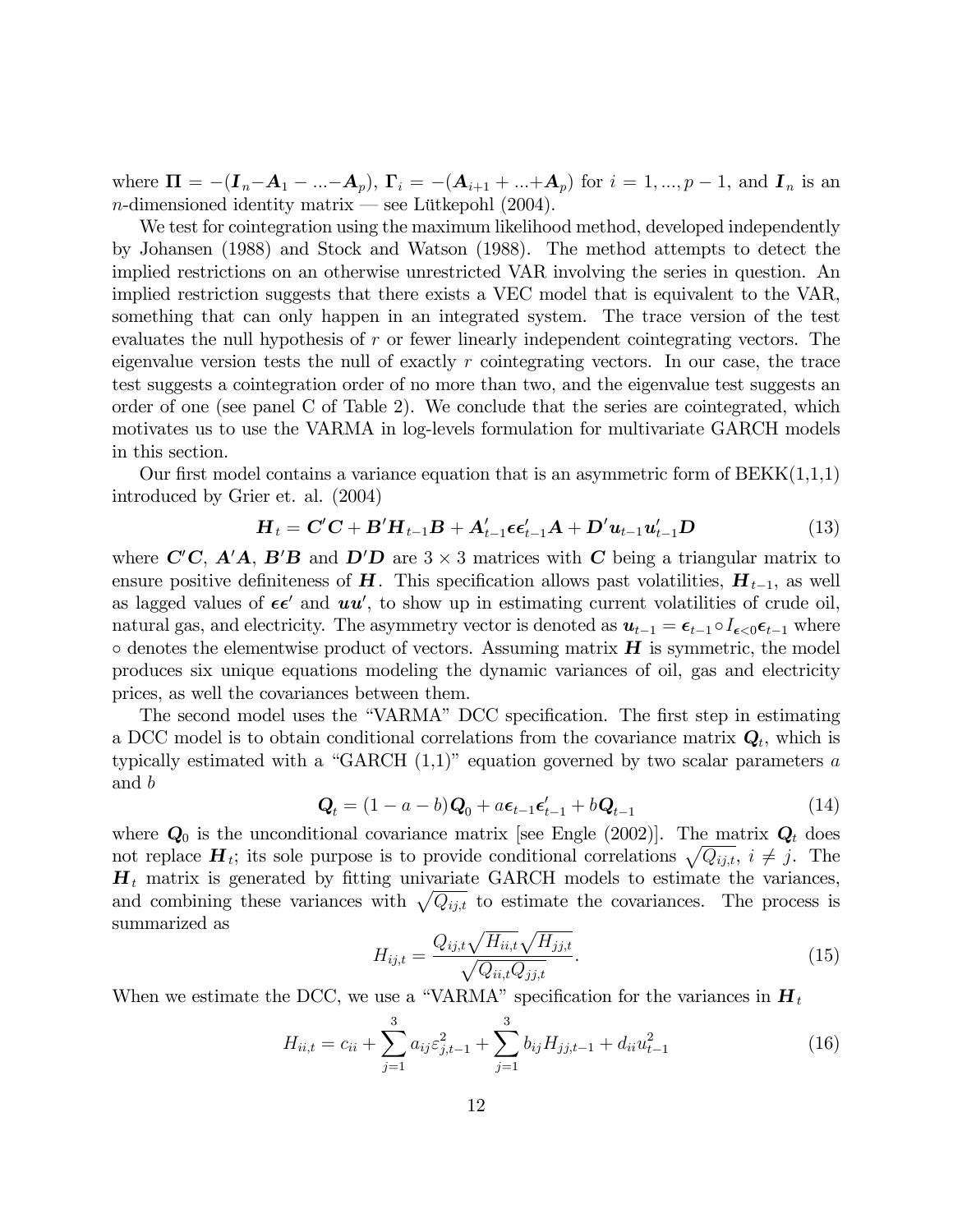where the last term represents the asymmetry coefficient. This specification allows for spillovers among the variances of the three series, and also makes the form almost identical to that used for the BEKK model, allowing for direct comparisons of model performance.

#### 4.2 Empirical Estimates

The trivariate BEKK and DCC models described above were estimated in Estima RATS using quasi-Maximum Likelihood. We used the BFGS (Broyden, Fletcher, Goldfarb & Shanno) estimation algorithm, which is recommended for GARCH models, combined with the derivative-free Simplex pre-estimation method. Tables 6 and 7 report the coefficients obtained (significance levels in parentheses), as well as key diagnostics for standardized residuals

$$
\hat{z}_{jt} = \frac{e_{jt}}{\sqrt{\hat{h}_{jt}}}
$$

for  $j = 0, q, e$ .

The mean equation estimates are similar for the two models. Specifically, the  $AR(1)$ coefficients in matrix  $\Gamma_1$  are very close to one along the main diagonal, while the MA(1) coefficients in matrix  $\Theta_1$  are small and insignificant (although the Schwarz Information Criterion still chooses  $ARMA(1,1)$  over various  $AR$  specifications). The off-diagonal elements in  $\Gamma_1$  suggest significant price spillover effects affecting the natural gas and especially the electricity markets, but not the oil market. For example, both BEKK and DCC estimates indicate that a 10% increase in the oil price would cause a 0.28% increase in electricity price and a 1.3% decrease in the gas price in the next period, while a 10% in the gas price would raise the next period's electricity price by  $1.3{\text -}1.4\%$ . In fact, the off-diagonal estimates for  $\Gamma_1$  suggest a hierarchy of influence from the oil market (which is affected by neither of the other two markets), to gas and electricity markets. Vector  $\gamma$  shows that the impact of the  $S\&P$  500 index is small and only significant in the oil price equation.

BEKK estimates show high GARCH coefficients along the main diagonal of  $B'B$  and low corresponding ARCH coefficients in  $\mathbf{A}'\mathbf{A}$ , suggesting that volatility is persistent, especially in the oil and natural gas markets (this Önding is mirrored in the DCC estimates). BEKK matrix  $\mathbf{A}'\mathbf{A}$  and DCC matrix  $\mathbf{A}$  reveal powerful short-term spillovers effects, with DCC clearly showing the hierarchy of influence from oil to natural gas and electricity markets. The greatest difference between BEKK and DCC estimates is in the asymmetry coefficients. BEKK shows strong asymmetric ARCH effects in all three markets, with significant spillovers. However, DCC shows an asymmetric effect only in the oil market.

Overall, the VARMA-BEKK and DCC models allow us to observe significant interactions between the three wholesale energy commodity markets, including spillovers from a price change in one asset to the volatility of another asset. Thanks to the large dataset and the powerful multivariate model structures, we are able to not only detect these spillover effects,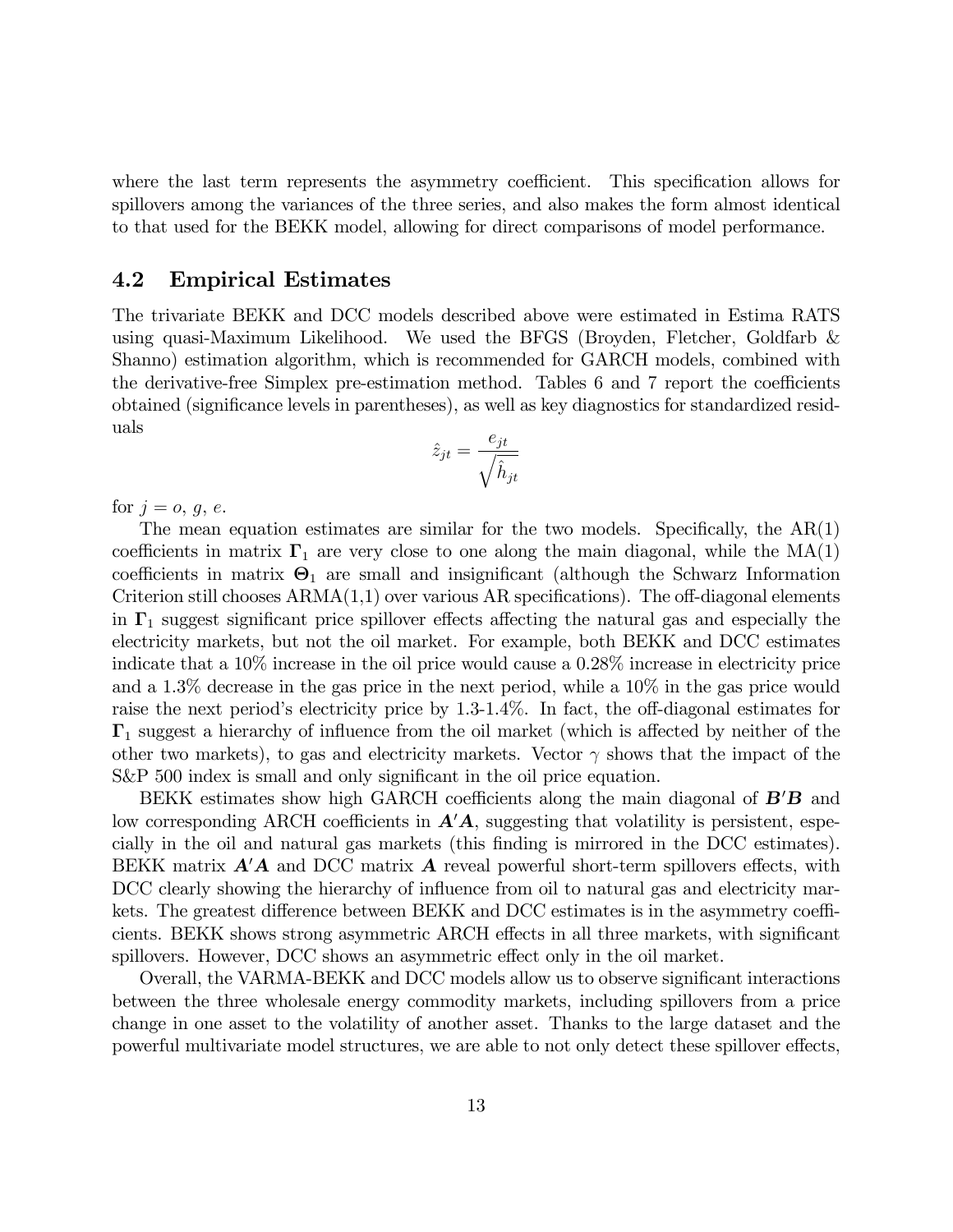but also estimate their magnitude. Choosing models that are direct multivariate extensions of the asymmetric GARCH(1,1) models presented in Section 3 allows us to compare the forecasting performance of univariate versus multivariate models in the following section.

## 5 Forecasting and Conditional Correlations

Volatility forecasting is arguably the most important application of GARCH models in oil, natural gas, and electricity markets. In this section we evaluate the forecasting performance of the univariate models and the multivariate BEKK model by constructing a series of rolling dynamic one-day forecasts (there is no simple extrapolative formula for the DCC model). There has been considerable debate over which GARCH model type delivers the best forecasting performance, with no consensus to date. Andersen and Bollerslev (1998) find that univariate GARCH models generally outperform multivariate GARCH models. Wang and Wu (2012) find that the optimal choice of the model is sensitive to the series under study (for example, the crude oil price versus the crack spread), but that univariate models yield more precise estimates for asymmetry coefficients. Several studies compare 'classic' multivariate GARCH specifications, such as the BEKK and CCC, with new multivariate models, including nonparametric GARCH [see Sadorsky (2006)] and Markov regime-switching GARCH [see Nomikos and Pouliasis (2011)], to name a few. Generally, only the very recent multivariate model types seem to consistently outperform simple univariate models in forecasting. However, many of these models are either difficult to estimate, or specialized to accommodate large systems of financial series at the cost of imposing restrictions on interactions among series, which are of interest in our study of interrelated energy markets.

Table 8 presents an assessment of the quality of mean-model forecasts using a range of forecast performance statistics, including Mean Error (ME), Mean Absolute Error (MAE), Root Mean Squared Error (RMSE) and Theil's U statistics [see Theil  $(1971)$ ]. Theil's U statistic is the ratio of RMSE from the specified model to the RMSE of a "no-change" forecast that results from a random walk model. A value of  $U < 1$  indicates that the model in question outperforms the random walk. In order to make the forecasts from the univariate and multivariate GARCH models used in this paper directly comparable, we convert the  $\Delta \ln p_t$  forecasts from univariate models to the  $ln p_t$  form. The RMSE and Theil's U statistics clearly indicate that univariate models outperform BEKK in forecasting. In fact, forecasts produced by BEKK do not outperform a random walk. For example, the RMSE for oil price is  $0.21 - 0.30$  for univariate models, compared to 0.40 for BEKK.

The latter finding is likely due to the higher precision in key estimates achieved by using a less computationally demanding model. The univariate models used in this paper contain a total of  $11 - 16$  parameters, while the BEKK employs 69 parameters; even with a data set of over 4000 observations, this poses significant estimation challenges. It is also worth noting that 'extended' univariate models augmented with additional variables deliver slightly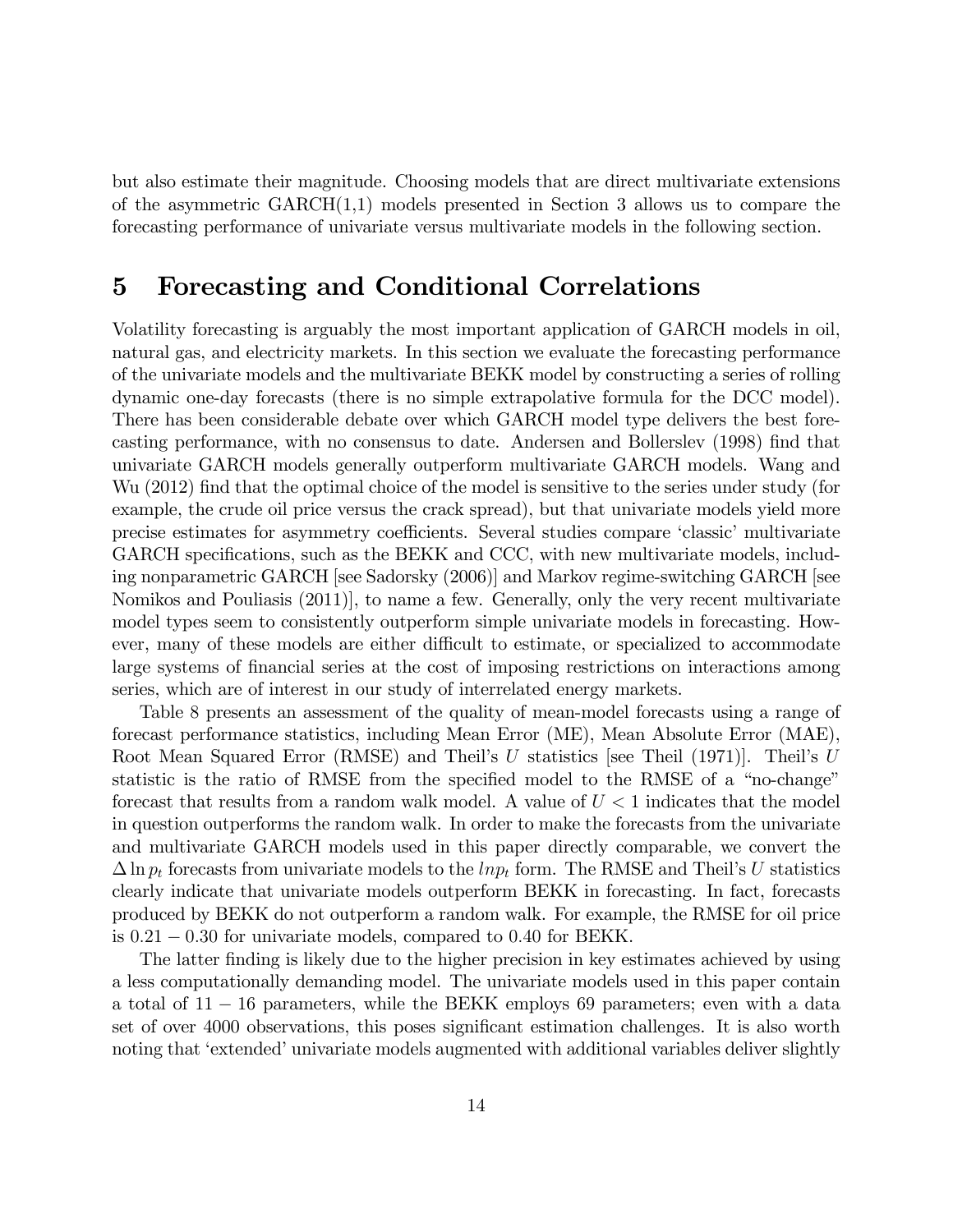better forecasting performance for natural gas and electricity prices, but not for the oil price, supporting the notion that the crude oil price is difficult to forecast and is close to the random walk in its movement. However, multivariate GARCH remains useful in the study of energy markets because it allows us to observe complex interactions between markets.

Unfortunately, no formal statistics exist that would allow us to formally compare the quality of variance forecasts produced by the models examined (an extremely valuable contribution to the body of research in volatility forecasting would be to develop such statistics.) After constructing sample forecasts graphs (not presented here), we found that the conditional variances produced by all models estimated correctly identify periods of high and low volatility, and yield accurate  $95\%$  confidence bounds around the forecasted price levels. However, the mechanism tends to be rather 'adaptive' in the sense that all GARCH models estimated fail to anticipate a change in the direction of price movement (a characteristic feature of autoregressive models).

Although the DCC model cannot be used for forecasting, it is an invaluable tool in studying correlation dynamics between energy commodity prices. Figure 2 presents the DCC conditional correlations between the returns on each commodity pair for the period from January 2001 to April 2013. Both figures show the oil-gas and oil-electricity correlations decreasing during times of recession or slow economic growth, specifically, 2003-2005 and 2009-2010. The correlation between natural gas and electricity increased dramatically during the same periods. It is possible that abnormal dynamics in the wholesale oil market, as well as increased trade in oil futures during times of uncertainty and recession weakened the link between the oil price and energy market fundamentals. At the same time, natural gas and electricity markets, being more responsive to fundamental factors, may have adapted in a concerted manner to recessionary demand conditions. A second interesting feature is the decrease in the correlation between all pairs of commodities since 2011. An interesting direction for future research would be to investigate what caused this recent weakening of the links between energy markets.

# 6 Conclusion

Globalization, growing energy demand, increasing intensity of extreme weather events and geopolitical tensions, as well as the deregulation of electricity markets, all mean that price volatility will remain a central feature of oil, natural gas and electricity markets for decades to come. Originally developed in finance, GARCH models have become indispensable in shortterm volatility modelling of energy commodity prices, largely because they are very efficient at accommodating irregular periods of price volatility and tranquility that are characteristic of energy markets. This paper presented an empirical application of a range of univariate and multivariate GARCH models to daily oil, natural gas and electricity price data from U.S. wholesale markets, for the period from 2001 to 2013.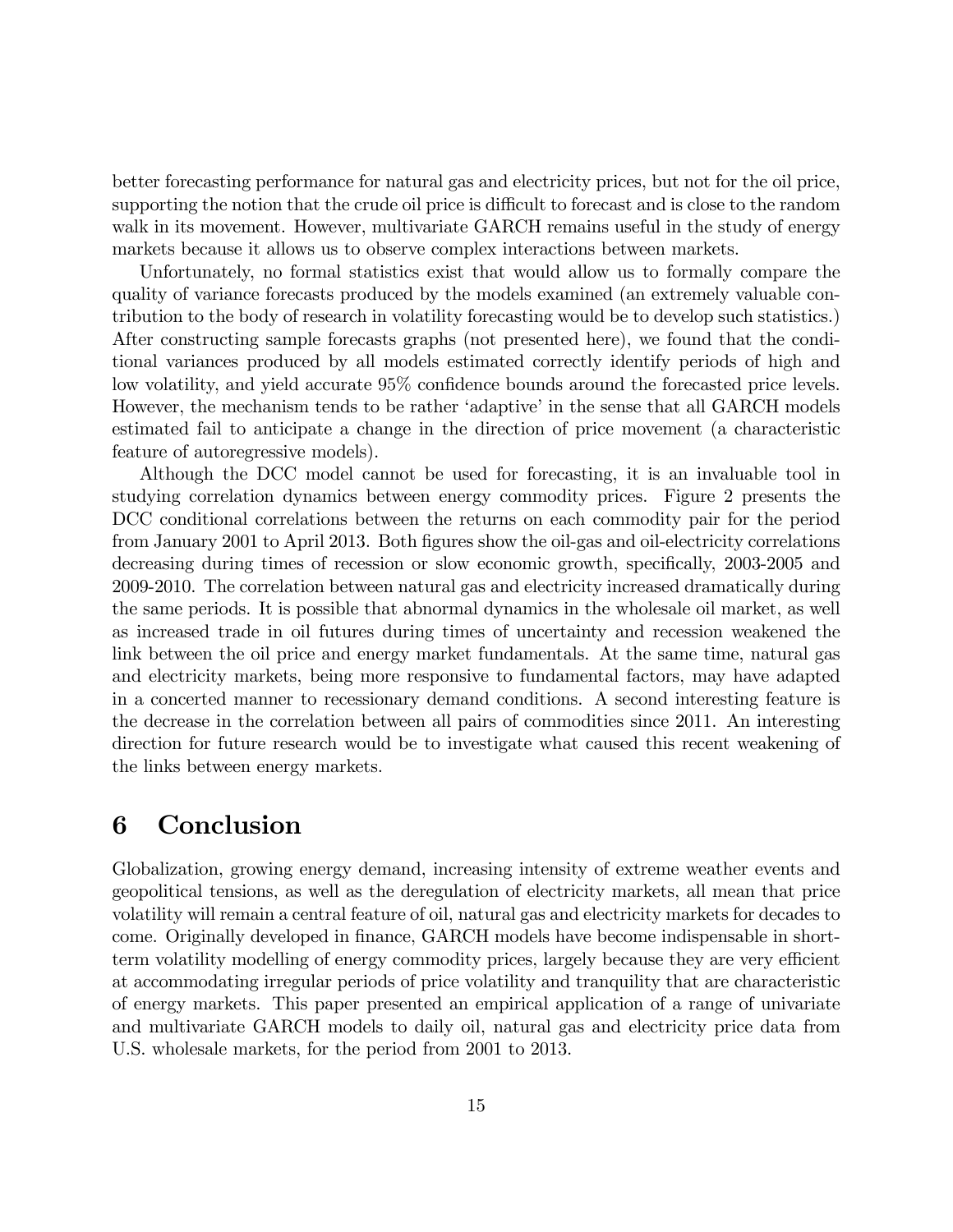We found that univariate and multivariate models yield similar estimates, although univariate models produce more accurate forecasts. The optimal choice of the model would depend on the research question (e.g. forecasting versus price and volatility spillovers), the energy commodity of greater interest, and the availability of high-quality data on exogenous factors affecting the energy commodity price and volatility. Many other variables can potentially be included to reflect relevant political events, financial market conditions, extreme weather events like hurricanes, facility breakdowns causing supply shocks, and oil storage inventories. Also, with wind energy generation growing at a rapid rate, future studies on electricity volatility could benefit from incorporating wind speed data for key producing regions. With multivariate GARCH models, on the other hand, our choice of additional regressors is extremely limited, since each one adds an entire vector of parameters. However, one advantage of using multivariate GARCH in our case is the opportunity to forego Örstdifferencing in the vector autoregressive mean equation due to the presence of cointegration among the three series, leading to information preservation and more robust estimates.

The greatest strength of multivariate GARCH is the potential to investigate the interactions among all three commodity prices and their volatilities, which makes it possible for us to discover surprising and significant spillover effects. We find that price spillovers are rather unidirectional, suggesting the existence of a hierarchy of influence from oil to gas and electricity markets. These findings underline the importance of oil in the U.S. economy today, and the far-reaching implications of events in wholesale oil markets.

By applying several types of GARCH models to oil, natural gas and electricity price data, we contribute to the understanding of price volatility in wholesale energy markets, and suggest several effective models that would be of use to energy market participants, derivatives market participants, large energy consumers interested in hedging strategies, and policymakers.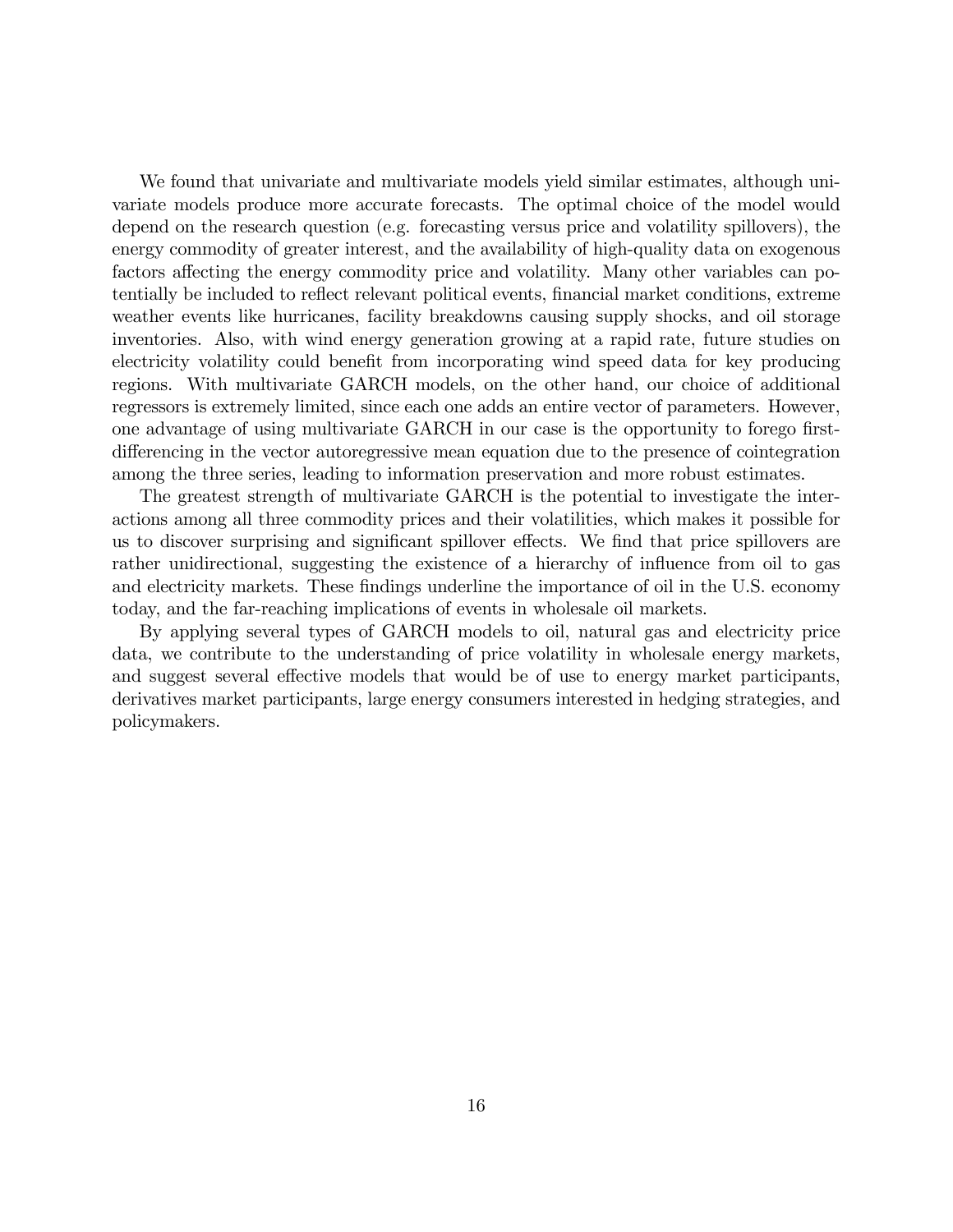# References

- [1] Andersen, T.G. and Bollerslev, T. "Answering the Skeptics: Yes, Standard Volatility Models do Provide Accurate Forecasts." International Economic Review 39 (1998), 885-905.
- [2] Baillie R.T., Bollerslev, T., and Mikkelsen, H.O. "Fractionally integrated generalized autoregressive conditional heteroskedasticity." Journal of Econometrics 74 (1996), 3-30.
- [3] Bollerslev, T. "Generalized Autoregressive Conditional Heteroskedasticity." *Journal of* Econometrics 31 (1986), 307-327.
- [4] Bollerslev T., Engle, R.F., and Wooldridge, J. "A Capital Asset Pricing Model with Time Varying Covariances." Journal of Political Economy 96 (1988), 143–172.
- [5] Bühlmann, P. and McNeil, A.J. An algorithm for nonparametric GARCH modelling. Journal of Computational Statistics & Data Analysis 40 (2002), 665-683.
- [6] Davidson, R. and MacKinnon, J. Estimation and Inference in Econometrics. London: Oxford University Press (1993).
- [7] Dickey, D.A. and Fuller, W.A. "Likelihood Ratio Statistics for Autoregressive Time Series with a Unit Root."  $Econometrica$  49 (1981), 1057-72.
- [8] Elder, J. and Serletis, A. "Oil price uncertainty." Journal of Money, Credit and Banking 42 (2010), 1137-1159.
- [9] Energy Information Administration. Annual Energy Outlook 2012 with Projections to  $2035$  (2012). Retrieved from http://www.eia.gov/forecasts/aeo/pdf/0383(2012).pdf.
- [10] Engle, R.F. "Autoregressive conditional heteroscedasticity with estimates of the variance of United Kingdom inflation." *Econometrica* 50 (1982), 987-1007.
- [11] Engle, R.F. "Dynamic conditional correlation." Journal of Business  $\mathcal C$  Economic Statistics 20 (2002), 339-350.
- [12] Engle, R.F. and C.W. Granger. "Cointegration and Error Correction: Representation, Estimation and Testing." *Econometrica* 55 (1987), 251-276.
- [13] Engle, R.F. and Kroner, K.F. "Multivariate Simultaneous Generalized ARCH." Econometric Theory 11 (1995), 122-150.
- [14] Engle, R.F. and Sokalska, M.E. "Forecasting intraday volatility in the US equity market. Multiplicative Component GARCH." Journal of Financial Econometrics 10 (2012), 54-83.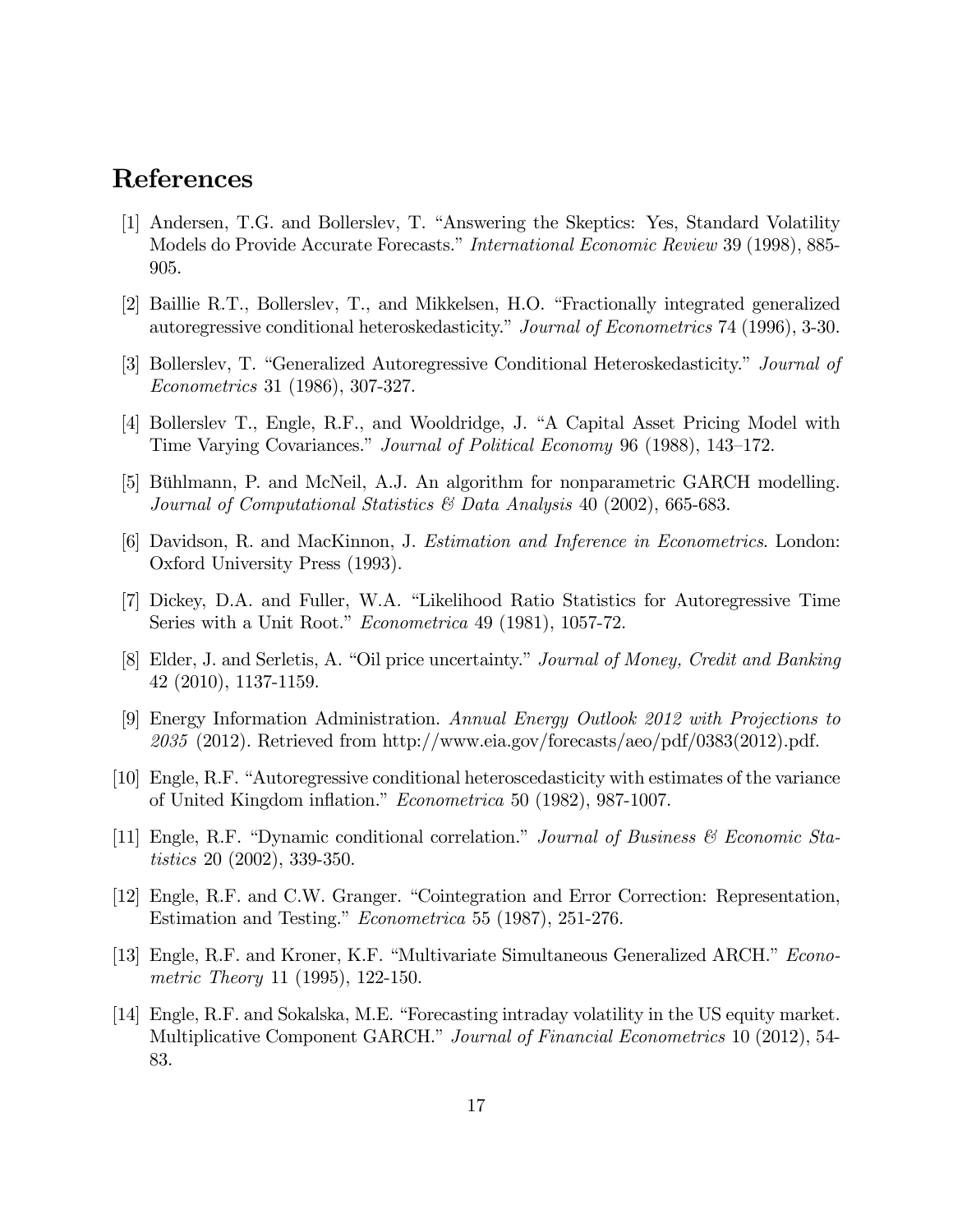- [15] Estima. RATS Version and Userís Guide. Evanston, IL: Estima (2012).
- [16] Ewing, B.T., Malikb, F., and Ozfidanc, O. "Volatility transmission in the oil and natural gas markets." *Energy Economics* 24 (2002), 525-538.
- [17] Glosten, L.R., Jaganathan, R., and Runkle, D. "On the Relation between the Expected Value and the Volatility of the Normal Excess Return on Stocks.<sup>"</sup> Journal of Finance 48 (1993), 1779-1801.
- [18] Goto, M. and Karolyi, G.A. Understanding Electricity Price Volatility within and across Markets. Ohio State University, Charles A. Dice Center for Research in Financial Economics. Working Paper Series 2004-12.
- [19] Grier, K.B., Henry, O.T., Olekalns, N., and Shields, K. "The asymmetric effects of uncertainty on inflation and output growth." Journal of Applied Econometrics 19 (2004), 551-565.
- [20] Hansen, P.R., and Lunde, A. "A forecast comparison of volatility models: Does anything beat a  $GARCH(1,1)$ ?" Journal of Applied Econometrics 20 (2005), 873-889.
- [21] Jin, X., Lin, S.X, and Tanvakis, M.V. "Volatility transmission and volatility impulse response functions in crude oil markets." *Energy Economics* 34 (2012), 2125-2134.
- [22] Johansen, S. "Statistical analysis of cointegration vectors." Journal of Economic Dynamics and Control, 12 (1988), 231-254.
- [23] Kwiatkowski, D., Phillips, P.C.B., Schmidt, P., and Shin, Y. "Testing the null hypothesis of stationarity against the alternative of a unit root: How sure are we that economic time series have a unit root?" *Journal of Econometrics* 54 (1992), 159-178.
- [24] Lee, K., Ni, S., and Ratti, R.A. "Oil Shocks and the Macroeconomy: The Role of Price Variability." The Energy Journal 16  $(1995)$ , 39-56.
- [25] Lin, S.X. and Tamvakis, M.V. "Spillover effects in energy futures markets." Energy Economics 23 (2001), 43-56.
- [26] Lütkepohl, H. "Vector Autoregressive and Vector Error Correction Models." In Lütkepohl, H. and Krätzig, M. (Eds.), *Applied Time Series Econometrics*. Cambridge, UK: Cambridge University Press (2004).
- [27] Morana, C. "A semiparametric approach to short-term oil price forecasting." Energy Economics 23 (2001), 325-338.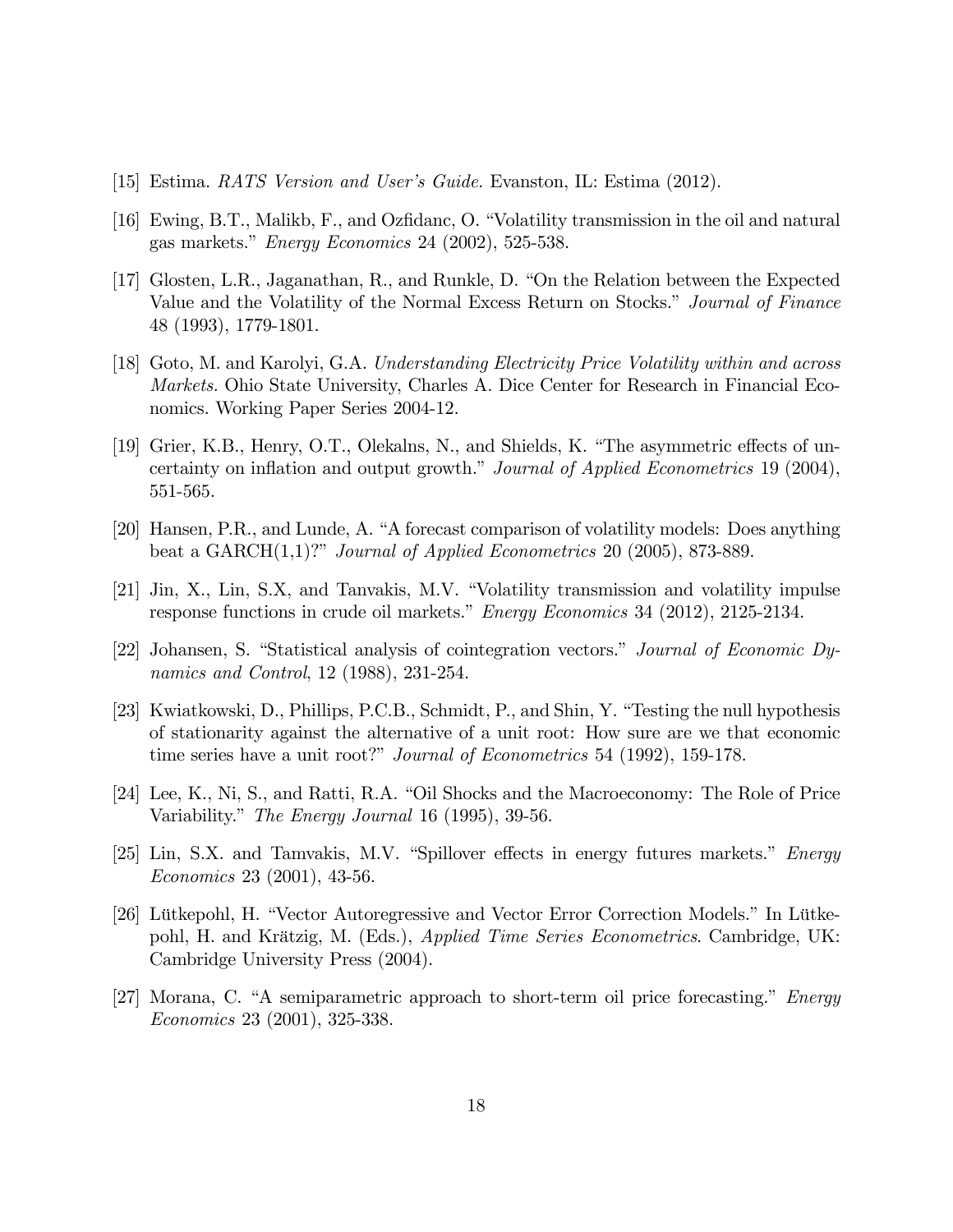- [28] Namit, S. Forecasting Oil Price Volatility. Faculty of the Virginia Polytechnic Institute and State University (1998).
- [29] National Climatic Data Centre. Online Climate Data Directory (2012). Retrieved from http://www.ncdc.noaa.gov/oa/climate/climatedata.html
- [30] Nomikos, N.K. and Pouliasis, P.K. "Forecasting Petroleum Futures Markets Volatility: The Role of Regimes and Market Conditions." *Energy Economics* 33 (2011), 321–337.
- [31] Phillips, P.C.B. and Perron, P. "Testing for a Unit Root in Time Series Regression." Biometrica 75 (1988), 335-46.
- [32] Rahman, S. and Serletis, A. "Oil price uncertainty and the Canadian economy: evidence from a VARMA, GARCH-in-Mean, asymmetric BEKK model." *Energy Economics* 34 (2012), 603-610.
- [33] Sadorsky, P. "Correlations and volatility spillovers between oil prices and the stock prices of clean energy and technology companies." *Energy Economics* 34 (2012), 248-255.
- [34] Serletis, A. and Shahmoradi, A. "Measuring and testing natural gas and electricity markets volatility: evidence from Alberta's deregulated markets." Studies in Nonlinear Dynamics  $\mathcal C$  Econometrics 10 (2006), Article 10.
- [35] Stock, J. and Watson, M. "Testing for common trends." Journal of the American Statistical Association 83 (1988), 1097-1107.
- [36] Jin, X., Lin, S.X., and Tamvakis, M.V. "Volatility Transmission and Volatility Impulse Response Functions in Crude Oil Markets." *Energy Economics* 34 (2012), 2125-2134.
- [37] Theil, H. *Principles of Econometrics*. New York: Wiley (1971).
- [38] U.S. Department of Energy. *Energy Efficiency and Renewable Energy* (2012). Retrieved from http://www.ncdc.noaa.gov/oa/climate/climatedata.html.
- [39] Wang, Y. and Wu, C. "Forecasting energy market volatility using GARCH models: Can multivariate models beat univariate models?" *Energy Economics* 34 (2012), 2167-2181.
- [40] Worthington, A., Kay-Spratley, A., and Higgs, H. "Transmission of prices and price volatility in Australian electricity spot markets: a multivariate GARCH analysis.<sup>n</sup>  $En$ ergy Economics 27 (2005), 337-350.
- [41] Yahoo! Canada Finance.  $S\&P$  500 Historical Prices. Retrieved from http://ca.finance.yahoo.com.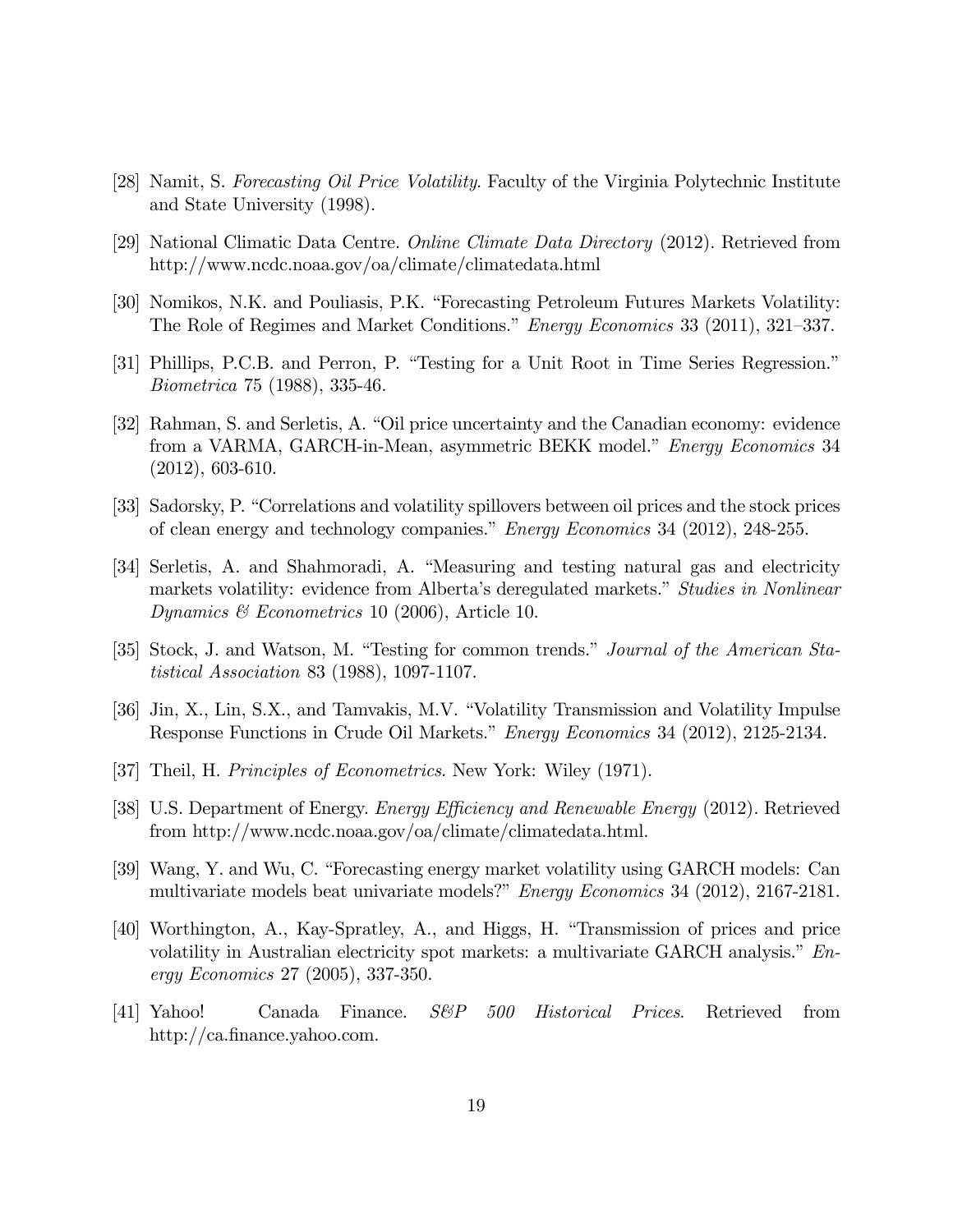| Variable         | Mean     | Variance | <b>Skewness</b>                  | Excess<br>kurtosis | $J-B$<br>normality |
|------------------|----------|----------|----------------------------------|--------------------|--------------------|
|                  |          |          | A. Log levels                    |                    |                    |
|                  |          |          |                                  |                    |                    |
| $\ln o_t$        | 4.031    | 0.250    | $-0.405$                         | $-1.035$           | 219.5              |
| $\ln g_t$        | 1.594    | 0.176    | 0.035                            | $-0.348$           | 15.97              |
| $\ln e_t$        | 3.874    | 0.148    | $-0.143$                         | 0.760              | 83.79              |
|                  |          |          | B. Logarithmic first differences |                    |                    |
| $\Delta \ln o_t$ | 0.040    | 6.353    | $-0.074$                         | 5.294              | 3561               |
| $\Delta \ln g_t$ | $-0.029$ | 21.69    | 0.545                            | 21.88              | 60954              |
| $\Delta \ln e_t$ | $-0.021$ | 191.3    | $-0.053$                         | 11.97              | 18186              |

#### TABLE 1. SUMMARY STATISTICS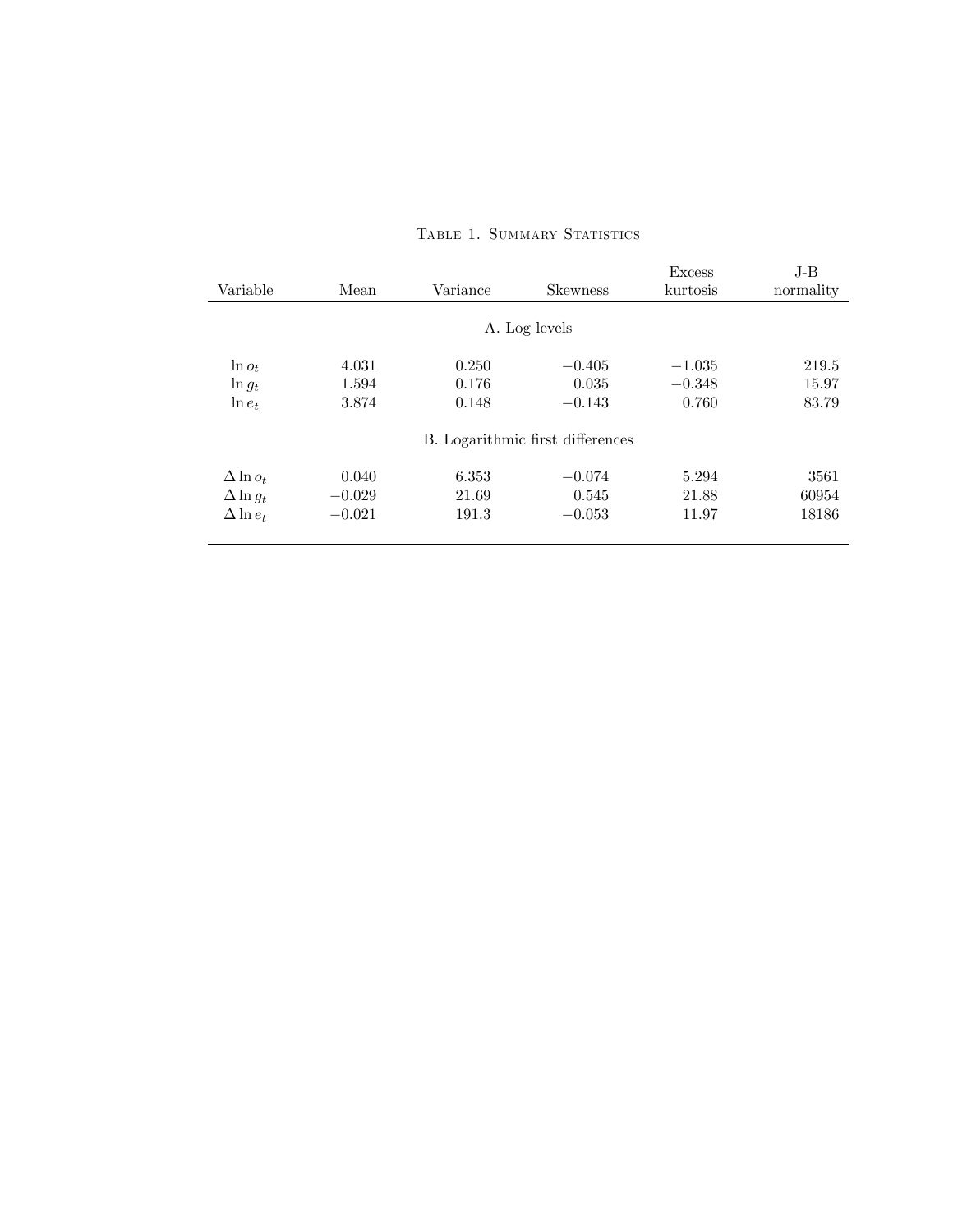

Figure 1: Descriptive Graphs for Wholesale Oil, Natural Gas and Electricity Prices.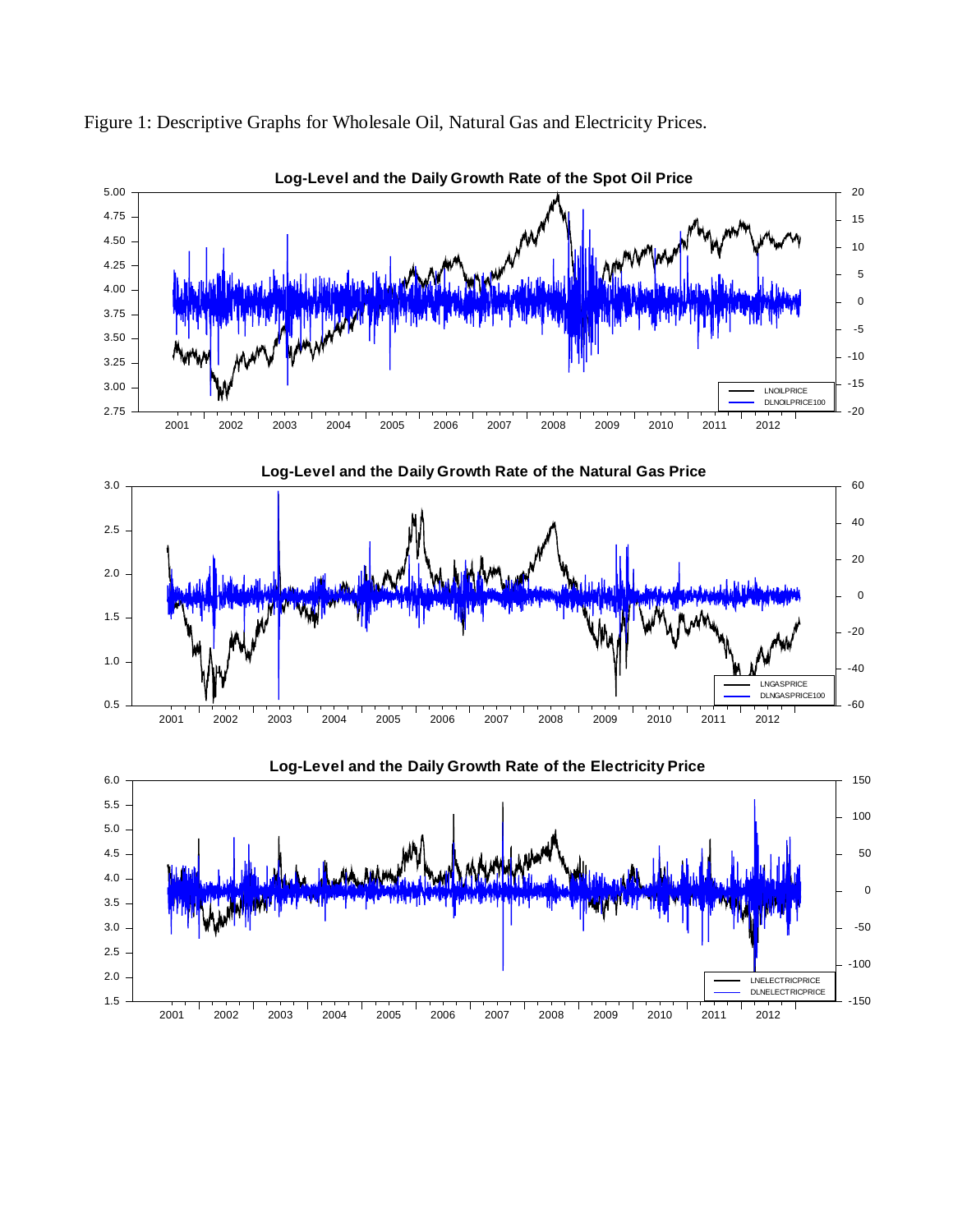|  |  |  |  |  | TABLE 2. UNIT ROOT, STATIONARITY AND COINTEGRATION TESTS |  |
|--|--|--|--|--|----------------------------------------------------------|--|
|--|--|--|--|--|----------------------------------------------------------|--|

### A. Unit root and stationarity tests

|                  | Unit root tests |                               | KPSS stationarity tests |                         |
|------------------|-----------------|-------------------------------|-------------------------|-------------------------|
| Variable         | ADF             | PP                            | $\widehat{\eta}^{}_\mu$ | $\widehat{\eta}_{\tau}$ |
|                  |                 | Log levels                    |                         |                         |
| $\ln o_t$        | $-1.454$        | $-1.506$                      | 48.27                   | 5.864                   |
| $\ln g_t$        | $-2.169$        | $-2.875$                      | 11.00                   | 9.361                   |
| $\ln e_t$        | $-3.129$        | $-10.08$                      | 7.991                   | 7.923                   |
|                  |                 | Logarithmic first differences |                         |                         |
| $\Delta \ln o_t$ | $-9.508$        | 56.85                         | 0.043                   | 0.030                   |
| $\Delta \ln g_t$ | $-11.45$        | $-55.24$                      | 0.051                   | 0.053                   |
| $\Delta \ln e_t$ | $-12.45$        | $-92.18$                      | 0.007                   | 0.007                   |
|                  |                 |                               |                         |                         |
| $5\%$ cv         | $-2.863$        | $-2.863$                      | 0.463                   | 0.146                   |
| $1\%$ cv         | $-3.436$        | $-3.436$                      | 0.739                   | 0.216                   |

### B. Engle-Granger cointegration tests

| Dependent | ADF        | $5\%$ cv   | ADF      | $5\%$ cv |
|-----------|------------|------------|----------|----------|
| variable  | with trend | with trend | no trend | no trend |
| $\ln o_t$ | $-4.132$   | $-4.12$    | $-4.190$ | $-3.75$  |
| $\ln g_t$ | $-5.540$   | $-4.12$    | $-6.175$ | $-3.75$  |
| $\ln e_t$ | $-8.178$   | $-4.12$    | $-8.044$ | $-3.75$  |

|               |            | C. Johansen ML cointegration tests |                  |              |
|---------------|------------|------------------------------------|------------------|--------------|
| Cointegration |            |                                    | $5\%$ cv         | $5\%$ cv     |
| order         | Eigenvalue | Trace                              | $(\text{trace})$ | (eigenvalue) |
|               |            |                                    |                  |              |
| At most 1     | 0.0222     | 74.88                              | 29.80            | 67.88        |
| At most 2     | 0.0016     | 7.003                              | 15.41            | 4.814        |
| At most 3     | 0.0001     | 2.188                              | 3.84             | 2.188        |
|               |            |                                    |                  |              |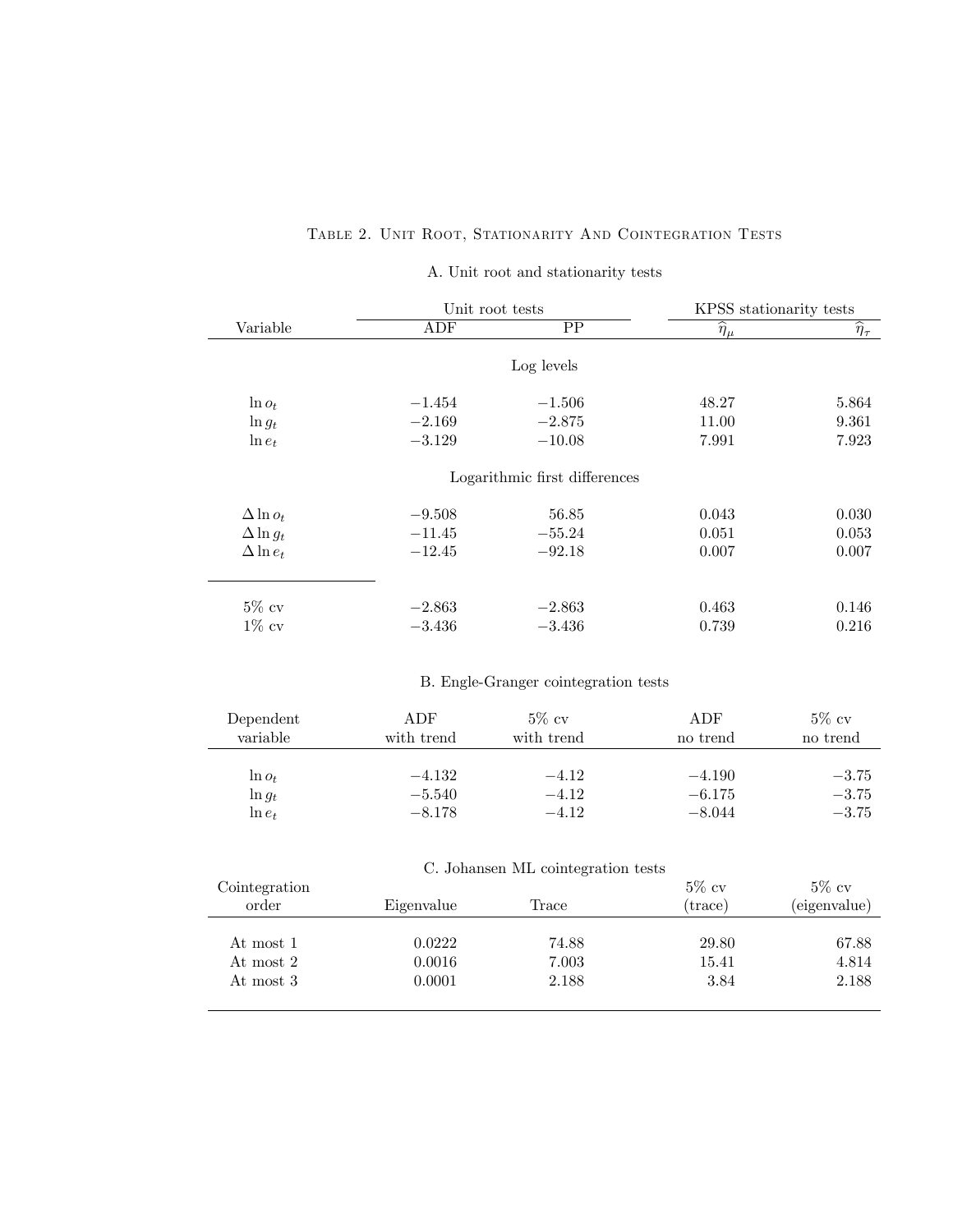#### Table 3. Univariate GARCH Crude Oil Models

|               | GARCH model |          |  |
|---------------|-------------|----------|--|
| Coefficient : | Baseline    | Extended |  |

A. Conditional mean equation

| Constant         | 0.088(0.009) | 0.018(0.056)    |
|------------------|--------------|-----------------|
| $h_{t-1}$        |              | $-0.001(0.786)$ |
| $\Delta \ln x_t$ |              | 0.126(0.000)    |
| Winter           |              | $-0.141(0.161)$ |
| Summer           |              | $-0.049(0.605)$ |
| Fall             |              | 0.160(0.116)    |

#### B. Conditional variance equation

| Constant                                                                   | 0.102(0.008) | 0.109(0.008) |
|----------------------------------------------------------------------------|--------------|--------------|
| $\varepsilon_{t-1}^2$                                                      | 0.024(0.022) | 0.026(0.017) |
| $h_t$                                                                      | 0.924(0.000) | 0.921(0.000) |
| $\varepsilon_{t-1}^2 I_{\varepsilon < 0} \left( \varepsilon_{t-1} \right)$ | 0.065(0.000) | 0.066(0.001) |
| Shape                                                                      | 1.427(0.000) | 1.431(0.000) |

#### C. Standardized residual diagnostics

| $\widehat{\boldsymbol{\varepsilon}}$ mean | $-0.021$ | $-0.020$ |
|-------------------------------------------|----------|----------|
| $\hat{\varepsilon}$ standard error        | 1.005    | 1.005    |
| $\hat{\varepsilon}$ variance              | 1.011    | 1.011    |
| $\widehat{\varepsilon}$ skeweness         | $-0.241$ | $-0.234$ |
| $\hat{\epsilon}$ kurtosis                 | 2.870    | 2.920    |
| Jarque-Bera                               | 1075     | 1110     |
| $Q(30)$ <i>p</i> -value                   | 0.772    | 0.758    |
| $Q^2(30)$ p-value                         | 0.201    | 0.277    |
| Log likelihood                            | $-6733$  | $-6727$  |
|                                           |          |          |

Note: Numbers in parentheses are p-values.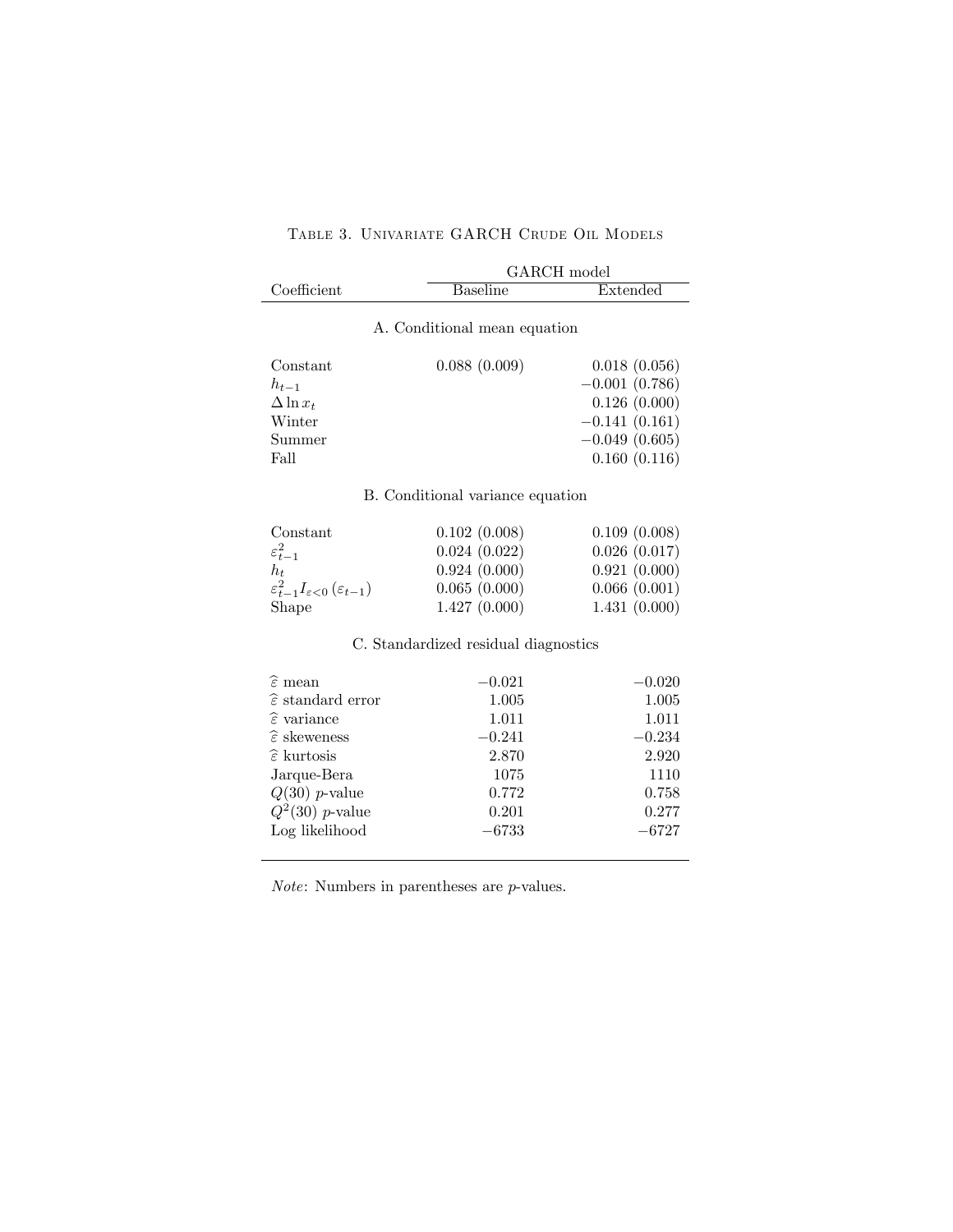|                                 |                              | GARCH model     |  |  |
|---------------------------------|------------------------------|-----------------|--|--|
| Coefficient                     | <b>Baseline</b>              | Extended        |  |  |
|                                 | A. Conditional mean equation |                 |  |  |
| Constant                        | $-0.075(0.214)$              | $-4.601(0.005)$ |  |  |
| Winter                          |                              | 6.529(0.232)    |  |  |
| Summer                          |                              | 6.565(0.125)    |  |  |
| Fall                            |                              | 1.706(0.839)    |  |  |
| $\ln v_t$                       |                              | 0.527(0.015)    |  |  |
| $\ln v_t \times \text{Winter}$  |                              | $-0.846(0.225)$ |  |  |
| $\ln v_t \times \text{Summary}$ |                              | $-0.840(0.134)$ |  |  |
| $\ln v_t \times$ Fall           |                              | $-0.267(0.799)$ |  |  |
| $d_{ct}$                        |                              | $-0.023(0.009)$ |  |  |
| $d_{rt}$                        |                              | 0.015(0.089)    |  |  |
| Monday                          |                              | 0.848(0.000)    |  |  |
| Tuesday                         |                              | 0.813(0.000)    |  |  |
| Wednesday                       |                              | 0.700(0.000)    |  |  |
| Thursday                        |                              | 0.523(0.008)    |  |  |

#### Table 4. Univariate GARCH Natural Gas Models

### B. Conditional variance equation

| Constant              | 0.336(0.000) | 0.378(0.000) |
|-----------------------|--------------|--------------|
| $\varepsilon_{t-1}^2$ | 0.151(0.000) | 0.167(0.000) |
| $h_t$                 | 0.849(0.000) | 0.832(0.000) |

### C. Standardized residual diagnostics

| $\widehat{\varepsilon}$ mean       | 0.011   | 0.015   |
|------------------------------------|---------|---------|
| $\hat{\varepsilon}$ standard error | 1.000   | 1.000   |
| $\hat{\varepsilon}$ variance       | 1.001   | 1.000   |
| $\widehat{\varepsilon}$ skeweness  | 0.914   | 0.785   |
| $\hat{\varepsilon}$ kurtosis       | 11.40   | 9.160   |
| Jarque-Bera                        | 16914   | 10965   |
| $Q(30)$ <i>p</i> -value            | 0.000   | 0.000   |
| $Q^2(30)$ p-value                  | 0.996   | 0.996   |
| Log likelihood                     | $-8420$ | $-8398$ |
|                                    |         |         |

Note: Numbers in parentheses are p-values.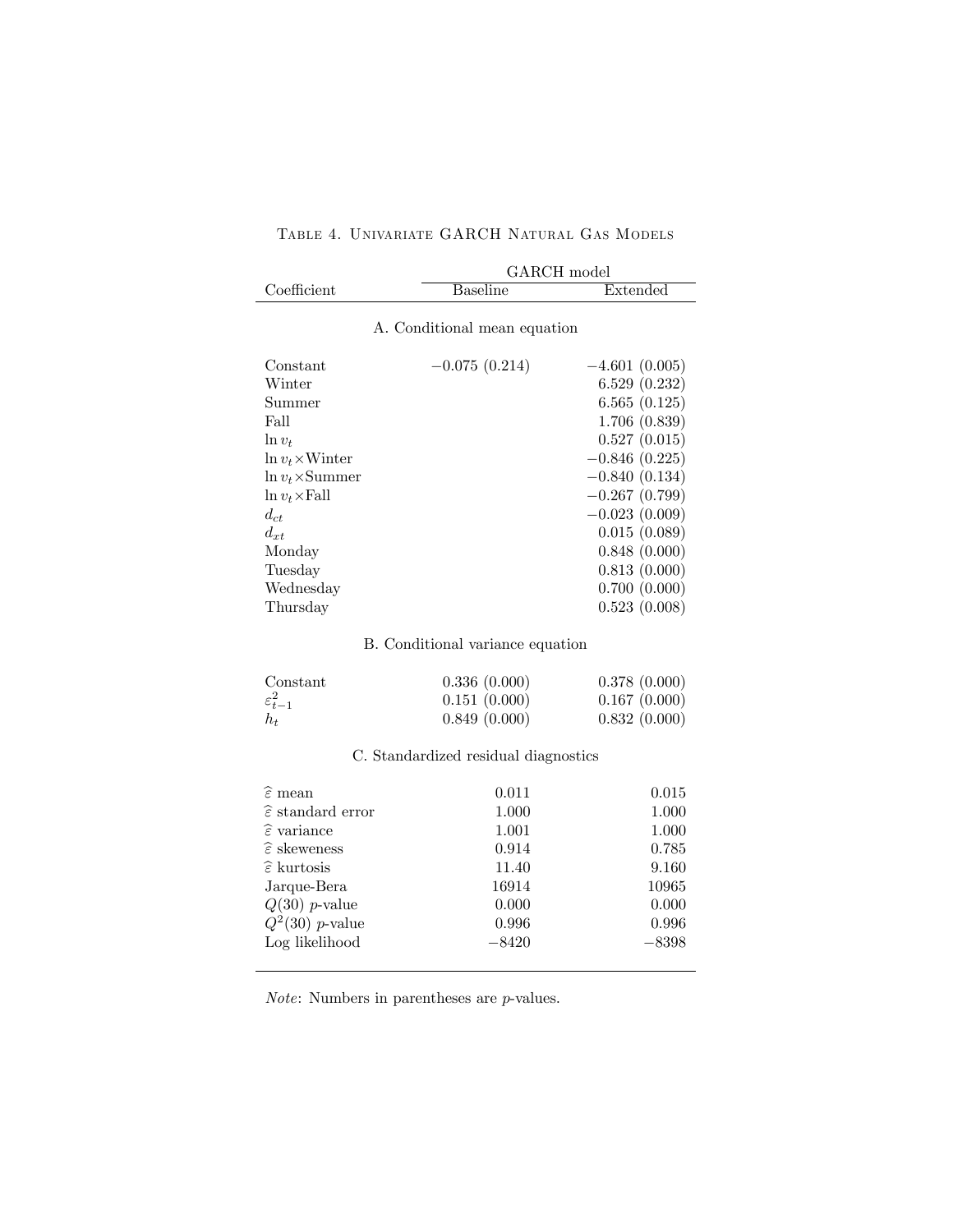|                      |                              | GARCH model     |  |  |  |  |
|----------------------|------------------------------|-----------------|--|--|--|--|
| Coefficient          | <b>Baseline</b>              | Extended        |  |  |  |  |
|                      | A. Conditional mean equation |                 |  |  |  |  |
| Constant             | $-0.018(0.708)$              | 1.002(0.008)    |  |  |  |  |
| $\Delta \ln e_{t-1}$ | 0.513(0.000)                 | 0.519(0.000)    |  |  |  |  |
| $\Delta \ln e_{t-2}$ | $-0.128(0.000)$              | $-0.127(0.000)$ |  |  |  |  |
| $\varepsilon_{t-1}$  | $-0.686(0.000)$              | $-0.696(0.000)$ |  |  |  |  |
| Winter               |                              | 0.216(0.214)    |  |  |  |  |
| Summer               |                              | 0.221(0.231)    |  |  |  |  |
| Fall                 |                              | $-0.077(0.610)$ |  |  |  |  |
| $d_{ct}$             |                              | $-0.025(0.016)$ |  |  |  |  |
| $d_{rt}$             |                              | 0.022(0.032)    |  |  |  |  |
| Monday               |                              | $-0.821(0.187)$ |  |  |  |  |
| Tuesday              |                              | $-1.989(0.000)$ |  |  |  |  |
| Wednesday            |                              | $-0.710(0.223)$ |  |  |  |  |
| Thursday             |                              | $-2.104(0.001)$ |  |  |  |  |

#### Table 5. Univariate GARCH Electricity Models

#### B. Conditional variance equation

| Constant              | 4.927(0.000) | 5.161(0.000) |
|-----------------------|--------------|--------------|
| $\varepsilon_{t-1}^2$ | 0.227(0.000) | 0.231(0.000) |
| $h_t$                 | 0.771(0.000) | 0.765(0.000) |

#### C. Standardized residual diagnostics

| $\widehat{\varepsilon}$ mean       | 0.014    | 0.008    |
|------------------------------------|----------|----------|
| $\hat{\varepsilon}$ standard error | 1.000    | 1.000    |
| $\widehat{\varepsilon}$ variance   | 1.000    | 1.000    |
| $\hat{\varepsilon}$ skeweness      | 0.512    | 0.480    |
| $\hat{\varepsilon}$ kurtosis       | 3.920    | 3.737    |
| Jarque-Bera                        | 2085     | 1890     |
| $Q(30)$ <i>p</i> -value            | 0.000    | 0.000    |
| $Q^2(30)$ <i>p</i> -value          | 0.025    | 0.020    |
| Log likelihood                     | $-11509$ | $-11496$ |
|                                    |          |          |

Note: Numbers in parentheses are p-values.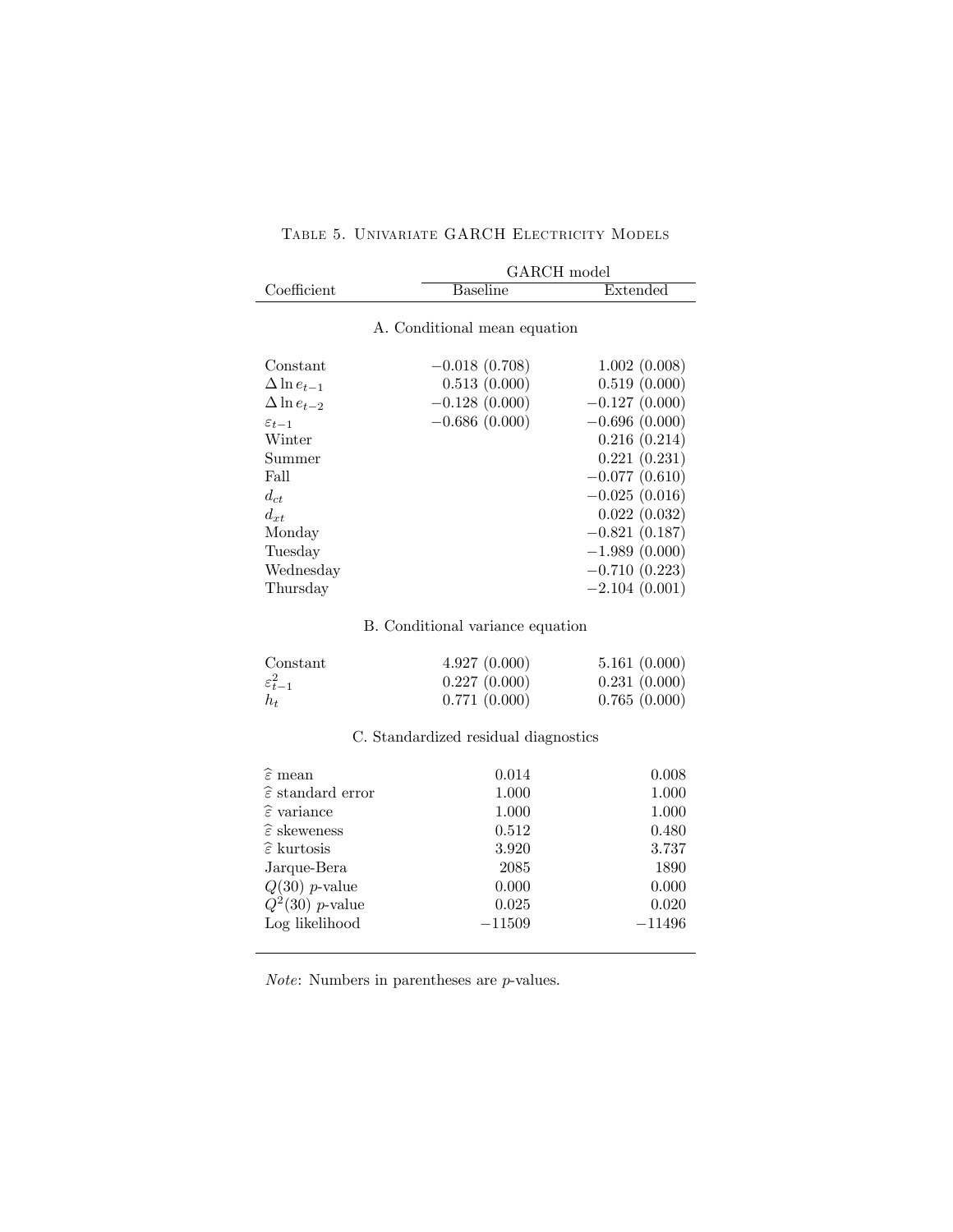Table 6. The Trivariate Varma, Garch-in-Mean, Asymmetric BEKK Model With Daily Crude Oil, Natural Gas, and Electricity Prices

|          | $0.001(0.916)$ ]<br>0.037(0.000)<br>$\phi =$<br>0.380(0.000) | $ \cdot \Gamma=$                                   | 0.999(0.000)<br>0.000(0.737)<br>0.028(0.000)    | $-0.001(0.783)$<br>1.007(0.000)<br>0.134(0.000) | 0.001(0.538)<br>$-0.013(0.000)$<br>0.816(0.000) | $ \cdot \gamma =$                               | 0.001(0.001)<br>$-0.001(0.166)$<br>0.000(0.595)    |  |
|----------|--------------------------------------------------------------|----------------------------------------------------|-------------------------------------------------|-------------------------------------------------|-------------------------------------------------|-------------------------------------------------|----------------------------------------------------|--|
| $\Psi =$ | 0.105(0.170)<br>$-0.043(0.608)$<br>$-0.279(0.165)$           | $-0.048(0.007)$<br>$-0.033(0.511)$<br>0.072(0.295) | $-0.001(0.799)$<br>0.002(0.794)<br>0.052(0.198) | $\theta =$                                      | $-0.032(0.056)$<br>0.219(0.000)<br>0.176(0.001) | 0.016(0.049)<br>$-0.007(0.734)$<br>0.010(0.764) | $-0.004(0.262)$<br>0.030(0.000)<br>$-0.077(0.005)$ |  |

B. Conditional variance-covariance structure

|                                                       |                                    |                                       |                                                                                                                                                                                        |                                     |                                                       | $\mathbf{C}'\mathbf{C} = \left[ \begin{array}{ccc} 0.003 \ (0.000) & 0.000 \ (0.692) & 0.004 \ (0.153) \\ 0.006 \ (0.000) & 0.002 \ (0.370) \\ 0.021 \ (0.000) & \end{array} \right];\, \mathbf{B}'\mathbf{B} = \left[ \begin{array}{ccc} 0.966 \ (0.000) & 0.002 \ (0.784) \\ 0.002 \ (0.377) & 0.934 \ (0.000) \\ -0.001 \ (0.870)$ | $-0.048(0.073)$<br>0.056(0.000)<br>$\vert$ ;<br>0.870(0.000) |
|-------------------------------------------------------|------------------------------------|---------------------------------------|----------------------------------------------------------------------------------------------------------------------------------------------------------------------------------------|-------------------------------------|-------------------------------------------------------|---------------------------------------------------------------------------------------------------------------------------------------------------------------------------------------------------------------------------------------------------------------------------------------------------------------------------------------|--------------------------------------------------------------|
|                                                       |                                    |                                       | $\mathbf{A}'\mathbf{A} = \begin{bmatrix} -0.013 & (0.604) & -0.063 & (0.005) \\ -0.010 & (0.055) & 0.312 & (0.000) \\ 0.001 & (0.626) & 0.011 & (0.000) \end{bmatrix}$<br>0.011(0.000) |                                     | C. Residual diagnostics                               | $\begin{bmatrix} -0.074 & (0.286) \\ -0.126 & (0.000) \\ 0.461 & (0.000) \end{bmatrix}$ ; $\mathbf{D}'\mathbf{D} = \begin{bmatrix} 0.282 & (0.000) & -0.061 & (0.076) \\ 0.033 & (0.045) & 0.245 & (0.000) \\ -0.007 & (0.036) & -0.004 & (0.636) \end{bmatrix}$                                                                      | 0.235(0.024)<br>0.356(0.000)<br>$-0.297(0.000)$              |
| $\hat{z}_{o_t}$<br>$\hat{z}_{g_t}$<br>$\hat{z}_{e_t}$ | Mean<br>$-0.003$<br>0.015<br>0.036 | Std. Error<br>0.996<br>0.982<br>0.989 | <b>Skewness</b><br>$-0.242$<br>0.816<br>0.501                                                                                                                                          | Kurtosis<br>3.201<br>10.30<br>3.753 | Q(40)<br>42.88(0.348)<br>92.43(0.000)<br>256.2(0.000) | $Q^2(40)$<br>63.71(0.010)<br>23.63(0.981)<br>66.42(0.005)                                                                                                                                                                                                                                                                             |                                                              |

Note : Sample period, daily data: January 2, 2001 to April 26, 2013. Numbers in parentheses are tail areas of tests.

A. Conditional mean equation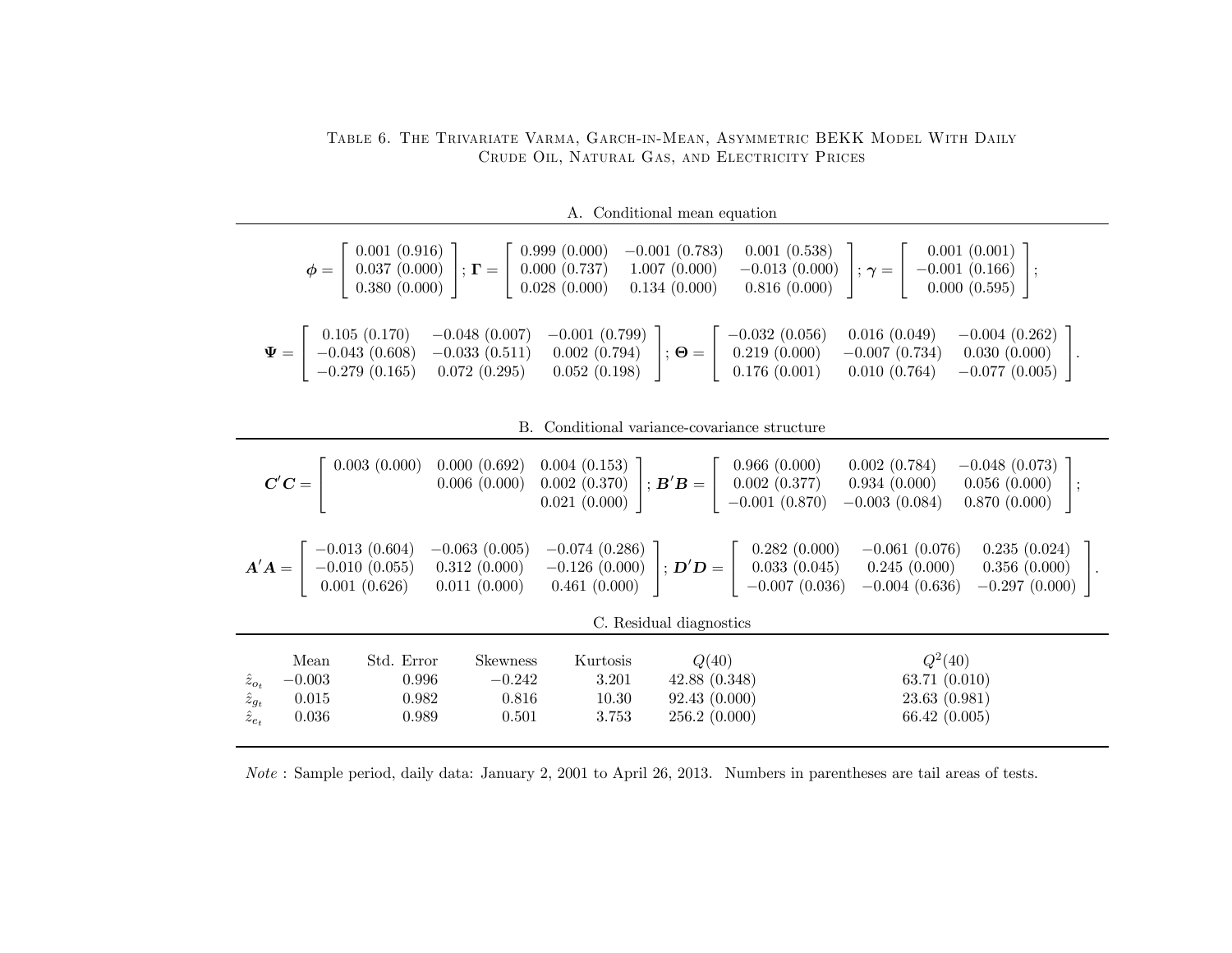Table 7. The Trivariate Varma, Garch-in-Mean, Asymmetric DCC Model With Daily Crude Oil, Natural Gas, and Electricity Prices

| $\phi =$ | 0.002(0.762)<br>0.030(0.007)<br>0.403(0.000)       | $ \cdot $ : $\Gamma =$                             | 0.998(0.000)<br>0.002(0.073)<br>0.028(0.000)    | $-0.001(0.812)$<br>1.007(0.000)<br>0.140(0.000) | 0.002(0.527)<br>$-0.013(0.001)$<br>0.807(0.000) | $: \gamma =$                                       | $0.001(0.001)$ ]<br>$-0.001(0.177)$ ;<br>$-0.001(0.910)$ |  |
|----------|----------------------------------------------------|----------------------------------------------------|-------------------------------------------------|-------------------------------------------------|-------------------------------------------------|----------------------------------------------------|----------------------------------------------------------|--|
| $\Psi =$ | 0.044(0.541)<br>$-0.010(0.888)$<br>$-0.174(0.343)$ | $-0.027(0.131)$<br>$-0.006(0.913)$<br>0.095(0.231) | $-0.003(0.559)$<br>0.002(0.862)<br>0.056(0.239) | $\theta =$                                      | $-0.033(0.065)$<br>0.218(0.000)<br>0.171(0.004) | 0.012(0.131)<br>$-0.010(0.637)$<br>$-0.004(0.915)$ | $-0.003(0.401)$<br>0.030(0.000)<br>$-0.059(0.054)$       |  |

A. Conditional mean equation

B. Conditional variance-covariance structure

|                                                         |                                    |                                       |                                               |                                     |                                                       | $\boldsymbol{C} = \left[\begin{array}{c} 0.000\ (0.002) \\ 0.000\ (0.000) \\ 0.001\ (0.002) \end{array}\right];\, \boldsymbol{B} = \left[\begin{array}{ccc} 0.874\ (0.000)\ & -0.025\ (0.382)\ & -0.005\ (0.688)\ & 0.807\ (0.000)\ & 0.005\ (0.705)\ & 0.716\ (0.000)\ & 0.716\ (0.000)\ \end{array}\right];\boldsymbol{D} = \left[\begin{array}{c} 0.103\ ($<br>$-0.005(0.688)$ ] |
|---------------------------------------------------------|------------------------------------|---------------------------------------|-----------------------------------------------|-------------------------------------|-------------------------------------------------------|-------------------------------------------------------------------------------------------------------------------------------------------------------------------------------------------------------------------------------------------------------------------------------------------------------------------------------------------------------------------------------------|
|                                                         |                                    |                                       |                                               |                                     | C. Residual diagnostics                               | $\mathbf{A} = \left[\begin{array}{ccc} 0.035 \ (0.004) & -0.006 \ (0.410) & -0.004 \ (0.058) \\ -0.091 \ (0.000) & 0.150 \ (0.000) & 0.015 \ (0.008) \\ -0.186 \ (0.007) & -0.109 \ (0.000) & 0.272 \ (0.000) \end{array}\right]; \quad a = 0.05; \quad b = 0.995;$                                                                                                                 |
| $\hat{z}_{o_t}$<br>$\hat{z}_{g_t}$<br>$\hat{z}_{e_{t}}$ | Mean<br>$-0.014$<br>0.007<br>0.022 | Std. Error<br>0.999<br>0.997<br>0.998 | <b>Skewness</b><br>$-0.241$<br>0.679<br>0.463 | Kurtosis<br>2.624<br>8.310<br>3.555 | Q(40)<br>43.60(0.321)<br>89.55(0.000)<br>244.6(0.000) | $Q^2(40)$<br>49.85(0.137)<br>19.52(0.997)<br>69.20 (0.002)                                                                                                                                                                                                                                                                                                                          |

Note : Sample period, daily data: January 2, 2001 to April 26, 2013. Numbers in parentheses are tail areas of tests.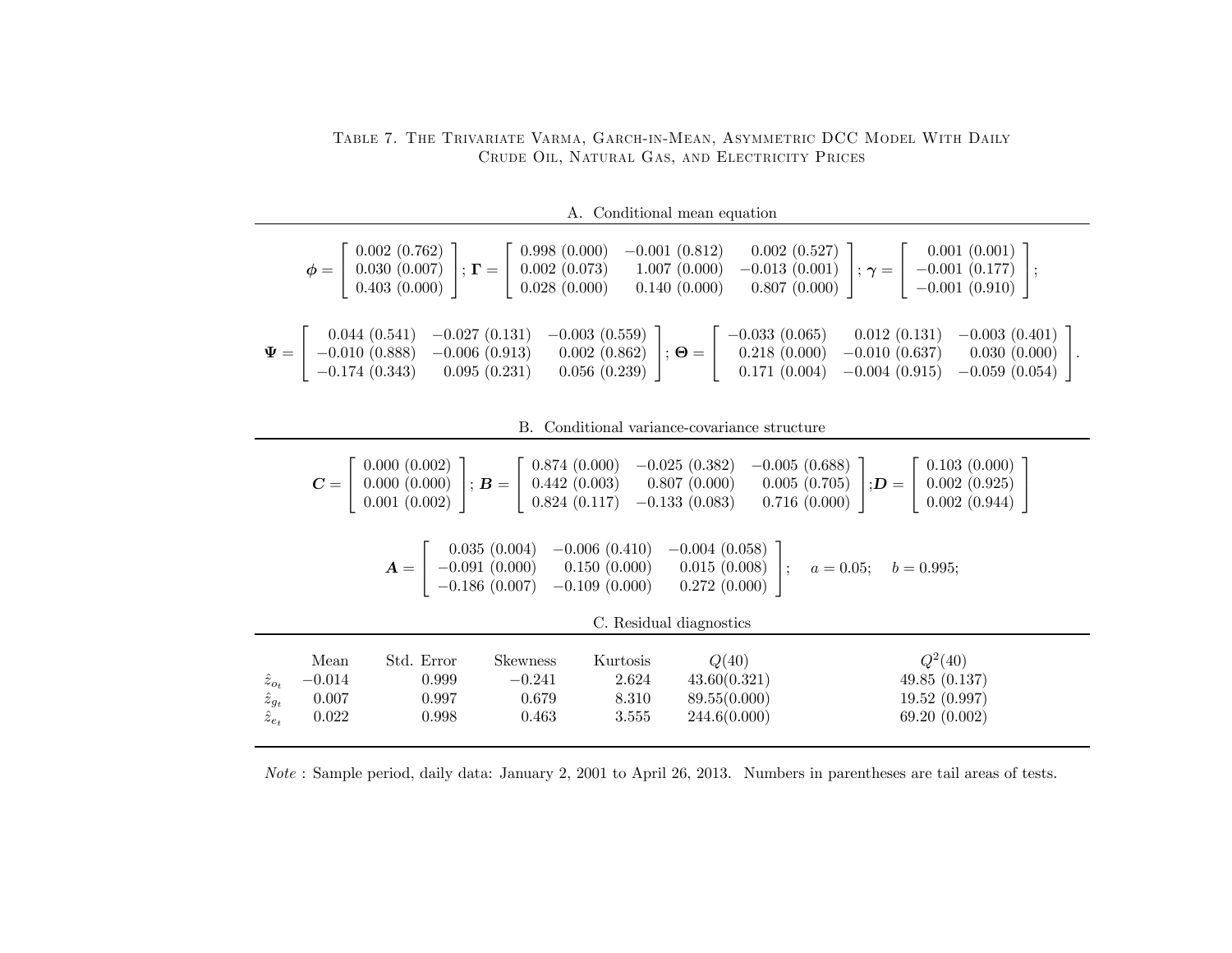|                   | MЕ           | MAE                          | <b>RMSE</b>  | Theil's $U$ |
|-------------------|--------------|------------------------------|--------------|-------------|
|                   | (in dollars) | (in dollars)                 | (in dollars) | $(1-step)$  |
|                   |              | A. Univariate baseline model |              |             |
|                   |              |                              |              |             |
| ln o <sub>t</sub> | 0.094        | 0.225                        | 0.291        | 0.963       |
| $\ln g_t$         | 0.001        | 0.311                        | 0.460        | 0.998       |
| $\ln e_t$         | 0.002        | 0.084                        | 0.128        | 0.932       |
|                   |              | B. Univariate extended model |              |             |
| $ln o_t$          | 0.082        | 0.234                        | 0.299        | 0.999       |
| $\ln g_t$         | 0.002        | 0.310                        | 0.416        | 0.700       |
| $\ln e_t$         | 0.001        | 0.084                        | 0.125        | 0.915       |
|                   |              | C. VARMA BEKK model          |              |             |
| $O_t$             | $-0.021$     | 0.342                        | 0.401        | 1.592       |
| $g_t$             | 0.174        | 0.438                        | 0.538        | 1.133       |
| $e_t$             | 0.149        | 0.373                        | 0.465        | 1.367       |
|                   |              | D. Random walk               |              |             |
| $ln o_t$          | 0.094        | 0.225                        | 0.291        | 0.963       |
| $\ln q_t$         | 0.001        | 0.311                        | 0.460        | 0.998       |
| $\ln e_t$         | $-0.015$     | 0.119                        | 0.239        | 1.000       |
|                   |              |                              |              |             |

#### Table 8. Forecast Performance Statistics